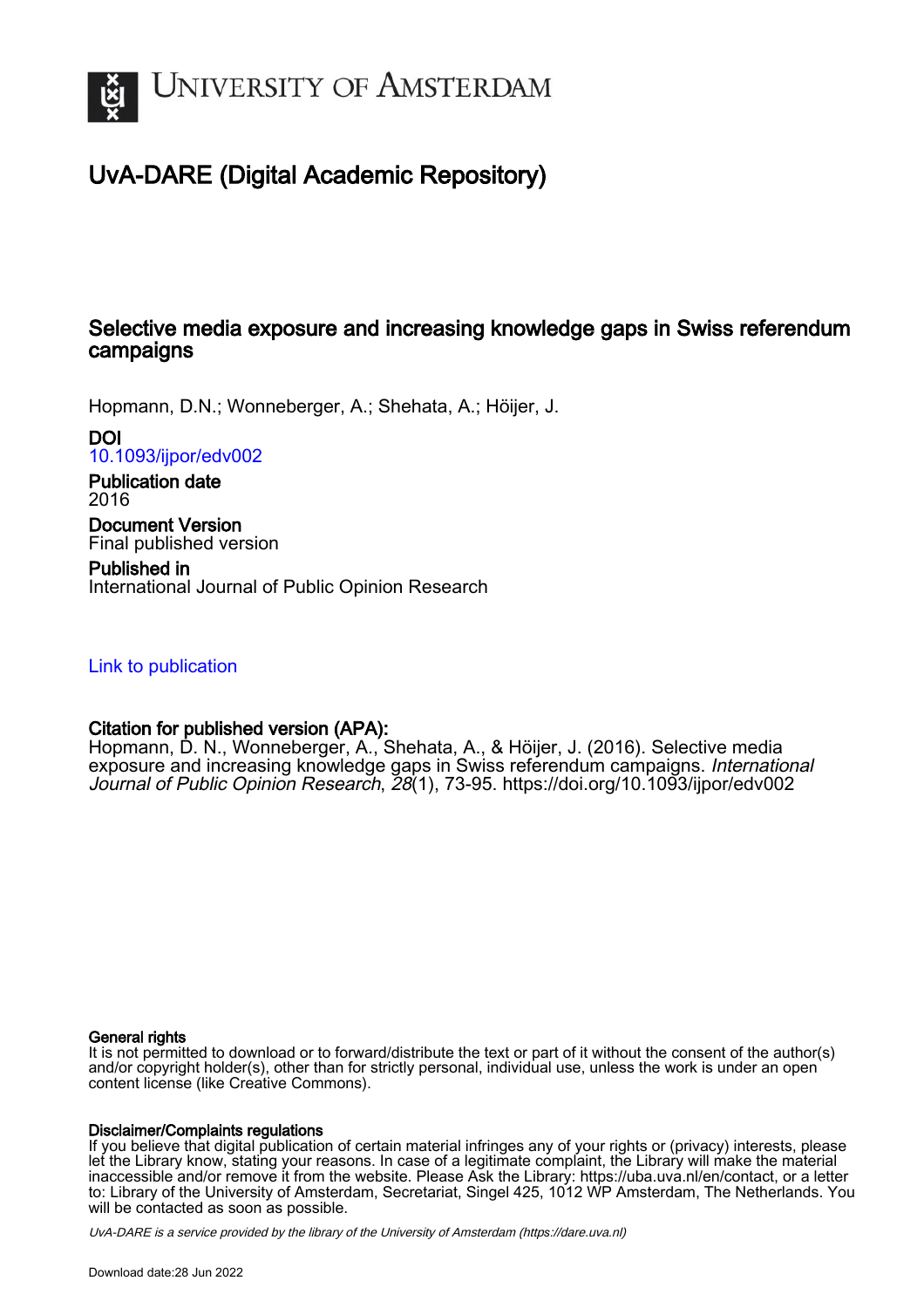# Selective Media Exposure and Increasing Knowledge Gaps in Swiss Referendum Campaigns

# David Nicolas Hopmann<sup>1</sup>, Anke Wonneberger<sup>2</sup>, Adam Shehata<sup>3</sup> and Jonas Höijer<sup>4</sup>

<sup>1</sup>Department of Political Science, Centre for Journalism, University of Southern Denmark, Denmark; <sup>2</sup>Amsterdam School of Communication Research ASCoR, University of Amsterdam, The Netherlands; <sup>3</sup> Department of Journalism, Media and Communication, University of Gothenburg, Sweden; <sup>4</sup> Institute of Environmental Medicine, Karolinska Institutet, Stockholm, Sweden

#### Abstract

This study aims to contribute to the discussion on how the growing opportunities for media choice influence gaps in political knowledge among those motivated to consume news versus those who are not. With more television channels available, it becomes easier to choose content matching personal interests. While several studies have analyzed trends in news consumption and motivations among different citizen groups, there are still very few studies that actually link these developments longitudinally to patterns of knowledge gaps. Using survey data from Swiss referendums held 1993– 1999, we find that (1) gaps in political knowledge because of political interest have increased over time, and (2) political interest has become a stronger predictor of informational TV use.

To what extent are democracy and citizenship affected by the substantial transformations in the media environment that have taken place in the past couple of decades? Citizens today have more opportunities than ever to select media channels, outlets, and content that match their personal demands, interests, and preferences. Not only are the politically engaged able to seek out and consume an unlimited amount of political and current affairs information through a plethora of television and radio channels, newspapers and niche magazines, and online sources, but those lacking political interest are equally able to substitute such information for media content that more closely

All correspondence concerning this article should be addressed to David Nicolas Hopmann, Department of Political Science, Centre for Journalism, University of Southern Denmark, Campusvej 55, 5230 Odense M, Denmark. Email: dnh@sam.sdu.dk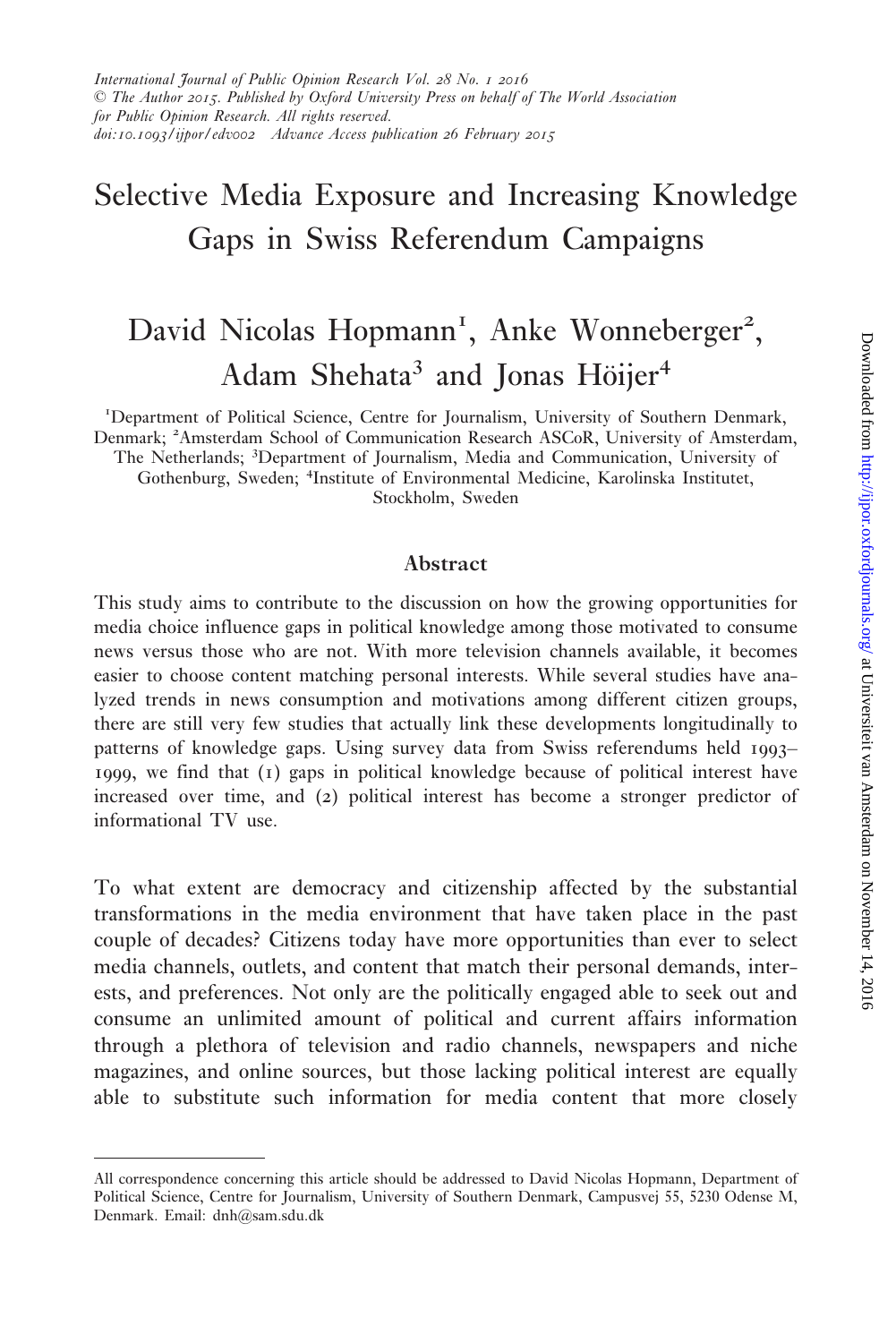matches their preferences. In short, we have gone from a low-choice to a highchoice media environment in which individual content preferences have become the key factor for understanding citizens' media use [\(Prior,](#page-22-0) 2007).

Some potential consequences of the increasing opportunities for media choice are growing gaps in both news consumption and political knowledge between citizens with different motivations ([Bennett & Iyengar,](#page-20-0) 2008; [Blekesaune, Elvestad, & Aalberg,](#page-20-0) 2012; [Ksiazek, Malthouse, & Webster,](#page-21-0) [2010](#page-21-0); [Prior,](#page-22-0) 2007). In the low-choice era of the 1960s, 70s, and 80s, political information reached broad segments of the population through inadvertent exposure to television news. ''Inadvertent'' exposure implied that citizens who habitually watched evening TV had little chance of avoiding the news by switching to alternative channels. Today, faced with greater choice, several scholars have suggested the demise of the inadvertent news audience, which has led to increased differences between news-seekers and news-avoiders and widened gaps in political knowledge. Despite the attractiveness of this argument, the empirical evidence that more TV channels have led to widening gaps of news consumption and political knowledge is somewhat inconclusive for a number of reasons.

Most importantly, there are still very few longitudinal studies that investigate trends in both TV news consumption and political knowledge over time. While several studies have documented shrinking audiences for the traditional news media and even growing shares of news-avoiders over time ([Blekesaune](#page-20-0) [et al.,](#page-20-0) 2012; Strömbäck, Djerf-Pierre, & Shehata, 2012), there is substantially less evidence that actually links these trends to widening gaps in political knowledge. One main reason for the lack of research focusing on how changes in the media environment influence patterns of information acquisition is the lack of knowledge measures that are both context-specific and comparable over a longer period. To be sure, we need measures of knowledge that tap awareness of political issues that are both democratically important and covered by the media at a particular point in time—topics that naturally will vary depending on what issues are on the political agenda. At the same time, despite variations in content, we need those measures to be functionally equivalent over time to enable longitudinal comparisons. That is, to assess the unique role of the media as an information source, we need to focus not on information that citizens are likely to have acquired earlier in life, such as knowledge about the political system, rules of the game, time-invariant party ideologies and issue positions, but rather on information they are likely to encounter through day-to-day surveillance of the political world.

The present study aims to contribute to the discussion on how growing gaps in political knowledge are influenced by the growing choice of TV channels. As noted above, while several studies have analyzed trends in news consumption among different citizen groups, there are still very few studies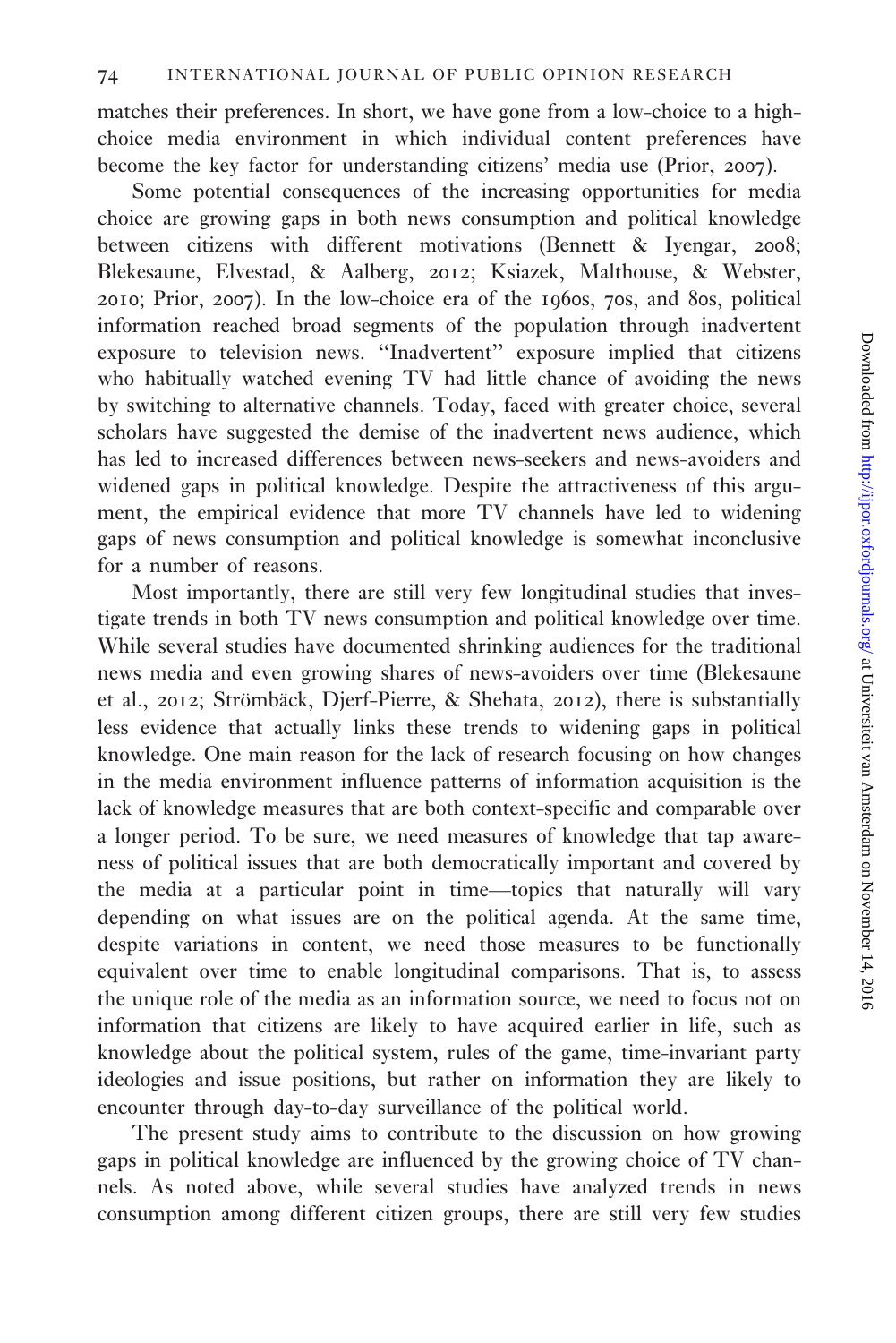that actually link these developments longitudinally to patterns of knowledge gaps. Using survey data from Swiss referendums held between 1993 and 1999, we focus on a basic, yet democratically crucial, type of political knowledge: awareness of what the referendums are about. More specifically, we study  $(i)$ how gaps in political knowledge owing to individual motivation and TV exposure have developed over time, and (2) whether motivation as indicated by political interest has become a stronger predictor of informational TV use over time.

The article is organized as follows: The next section delves deeper into the relationship between media environments, learning opportunities, and personal motivations. This section concludes with a number of hypotheses. Following these hypotheses is a description of the Swiss case. After presenting our data and method, we present our empirical analysis. The article closes by summarizing our findings and discussing the wider implications.

# Learning: Opportunities and Motivations

The argument that increasing opportunities for media choice has led to growing gaps in news consumption and political knowledge is based on a more general theory of political learning. According to this theory, political learning is a function of both the information in the media environment and individuallevel factors. Following this OMA-framework, learning about politics depends on the opportunities to encounter certain information, as well as on personal motivations and *abilities* to seek out and acquire this information ([Delli Carpini](#page-20-0) [& Keeter,](#page-20-0) 1996; [Luskin,](#page-22-0) 1990; [Prior,](#page-22-0) 2007).

Although political information opportunities can be defined as the availability of information in a given context [\(Delli Carpini, Keeter, & Kennamer,](#page-20-0) [1994](#page-20-0); see also [Esser et al.,](#page-21-0) 2012), motivation typically refers to a citizen's own political interest and engagement. Even though the availability—and sheer amount—of political information has increased dramatically with the growing number of media outlets and the rise of the Internet, several scholars argue that the likelihood of encountering this information has become increasingly dependent on personal characteristics such as political interest ([Bennett &](#page-20-0) [Iyengar,](#page-20-0) 2008; [Prior,](#page-22-0) 2007). The reason is that the same socio-technological and economic factors that have increased the supply of political information have—to an even larger extent—increased the availability of other types of content across a variety of media platforms, channels, and outlets. As a consequence, media consumers have become more selective in their media use. For those who prefer entertainment such as comedy, movies, sitcoms, or sports, the current media environment provides the possibility of satisfying such demands around the clock. Therefore, opportunities to incidentally encounter political information via news and current affairs programs have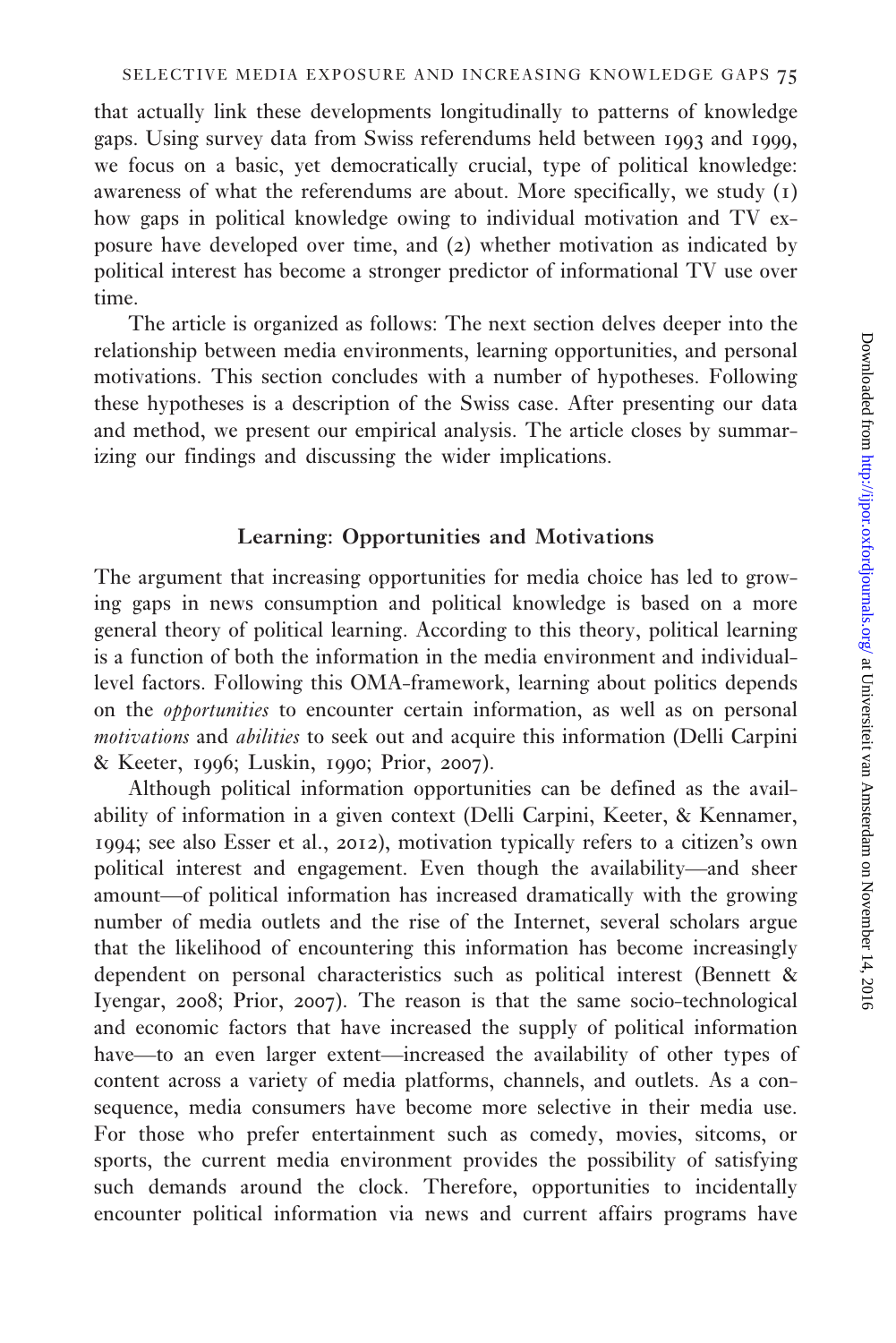decreased despite the fact that this type of content is more widely available than ever. In one of the most extensive treatments of these issues based on the U.S. case, [Prior \(](#page-22-0)2007) argues that:

As it becomes easier to find the ideal content at the ideal time, the chances that viewers encounter political information as an unintended consequence of watching a less-than-ideal program, perhaps even a news program, dwindle. Changes in the set of available media thus affect who follows the news, who learns about politics, and who votes—in short, they affect "the distribution of political power in a democracy'' (p. 6).

According to Prior's reasoning, the mechanisms behind learning from the news media during the low-choice era were inadvertent exposure and passive learning ([Krugman & Hartley,](#page-21-0) 1970; [Prior,](#page-22-0) 2007; [Zukin & Snyder,](#page-23-0) 1984). Meanwhile, information acquisition in high-choice environments is driven by selective exposure and motivated learning ([Bennett & Iyengar,](#page-20-0) 2008; [Prior,](#page-22-0) [2007](#page-22-0); [Stroud,](#page-23-0) 2011). Television has been considered particularly important in this regard, primarily due to its tendency to attract large audiences ([Prior,](#page-22-0) [2007](#page-22-0); [Schoenbach & Lauf,](#page-22-0) 2002), as well as its ability to convey political information in ways that facilitate learning among viewers with weaker motivation and cognitive resources ([Graber,](#page-21-0) 2001; [Neuman, Just, & Crigler,](#page-22-0) [1992](#page-22-0)).

Several studies speak to certain aspects of this argument, but research that targets longitudinal trends in political knowledge gaps from this perspective is scarce. Focusing on the relationship between learning opportunities and personal motivations, several studies clearly support the basic argument that the availability of political information in major news media influences the importance of individual-level factors as predictors of political learning [\(Barabas](#page-20-0) [& Jerit,](#page-20-0) 2009; [Curran, Iyengar, Lund, & Salovaara-Moring,](#page-20-0) 2009; [Elenbaas,](#page-21-0) [Boomgaarden, Schuck, & de Vreese,](#page-21-0) 2013; [Elenbaas, de Vreese, Schuck, &](#page-21-0) [Boomgaarden,](#page-21-0) 2014; [Iyengar et al.,](#page-21-0) 2010; [Jerit, Barabas, & Bolsen,](#page-21-0) 2006; [Nadeau, Nevitte, Gidengil, & Blais,](#page-22-0) 2008; [Shehata,](#page-22-0) 2013). Whenever political information becomes more easily accessible in the media that citizens consume, the likelihood of inadvertent exposure and incidental learning seems to increase. By establishing this basic relationship, these studies indirectly suggest that as the probability of accidentally encountering political information decreases as a result of expanding media choice, personal motivations and preferences are likely to become stronger predictors of learning.

Shifting the focus toward patterns and trends in news consumption, there is little doubt that the audience for traditional news media such as newspapers, radio, and television is shrinking ([Aalberg, Blekesaune, & Elvestad,](#page-19-0) 2013; [Kim](#page-21-0) [& Webster,](#page-21-0) 2012; [Papathanassopoulos et al.,](#page-22-0) 2013). Especially for TV news use, polarization among news-seekers and news-avoiders has been observed across cultures ([Kim & Webster,](#page-21-0) 2012; [Ksiazek et al.,](#page-21-0) 2010). There is also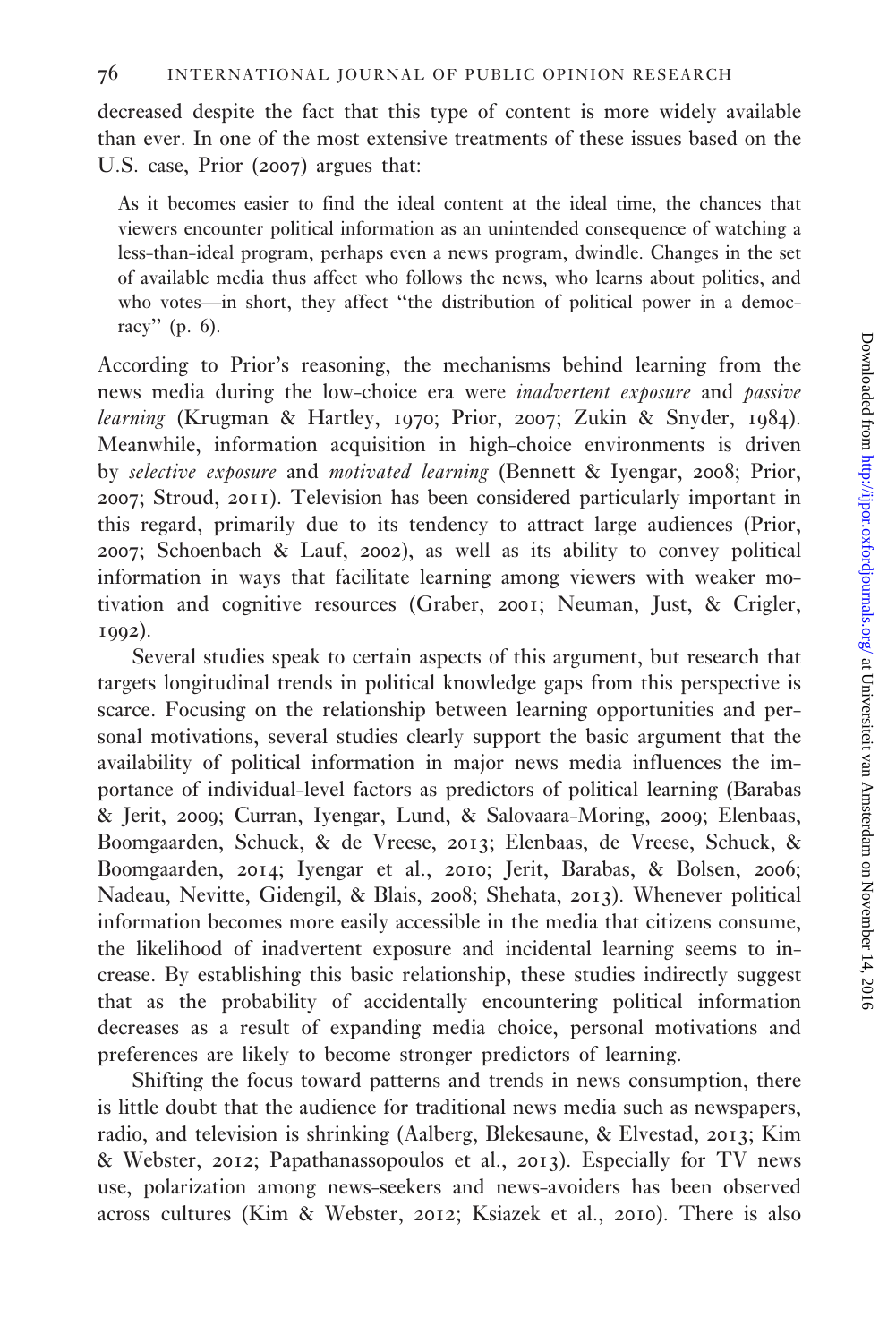evidence that personal motivations have become more important for explaining differences in news consumption over time, but the relative importance of these individual-level characteristics may depend on other contextual factors ([Blekesaune et al.,](#page-20-0) 2012; [Esser et al.,](#page-21-0) 2012; see also [Arceneaux, Johnson, &](#page-20-0) [Cryderman,](#page-20-0) 2013, for experimental evidence of increased selective exposure to political information in the presence of choice). Even though increasing media supply, by definition, forces citizens to become more selective in their media use, one can—based on a number of studies of individual-level behavior question the extent to which media consumers are driven by personal content preferences. For instance, some scholars argue that people rely on habits to cope with the abundance of media choices available to them. Factors such as channel loyalty, viewer inertia, and repeat viewing become crucial for understanding what people watch on television [\(Diddi & LaRose,](#page-20-0) 2006; [LaRose,](#page-22-0) [2010](#page-22-0); [Rosenstein & Grant,](#page-22-0) 1997). Recent studies based on Dutch people-meter data showed that personal motivations played only a minor role for explaining citizens television news consumption compared with situational factors such as viewer availability, watching with co-viewers, and watching adjacent programs on the same channel ([Wonneberger, Schoenbach, & van Meurs,](#page-23-0) 2011; [2012](#page-23-0)). These findings suggest that inadvertent news exposure is likely even in highchoice media environments, a conclusion the authors relate to structural characteristics of the larger media system ([Wonneberger et al.,](#page-23-0) 2012, p. 69).

Therefore, these previous results suggest that media consumption habits change slowly. In short, there are theoretical as well as empirical reasons to expect that gaps in knowledge have widened over time, and that gradual changes in patterns of news consumption—on television, in particular—at least partly account for these changes. At this point, however, there are very few studies that go beyond longitudinal trends in news consumption to capture consequences in terms of political learning. Furthermore, research on the contextual and individual determinants of news consumption indicates that the suggested path toward audience polarization and preferential media use depends on media environmental characteristics that influence the likelihood of inadvertent news exposure ([Curran et al.,](#page-20-0) 2009). On top of this, most studies on knowledge gaps originate from the United States, which is an outlier in the sense that it has no widely viewed public service television broadcaster. Such public service broadcasting, often with substantial news and current-affairs programming, is commonly found in other established democracies ([Esser et al.,](#page-21-0) 2012). Finding patterns similar to those reported in the U.S. case by [Prior \(](#page-22-0)2007) in a very different contextual setting would provide strong support for his reasoning on how changing media environments lead to increasing knowledge gaps in society.

Based on the above considerations on the OMA-framework and the need for further research, we seek to test three predictions. We hypothesize that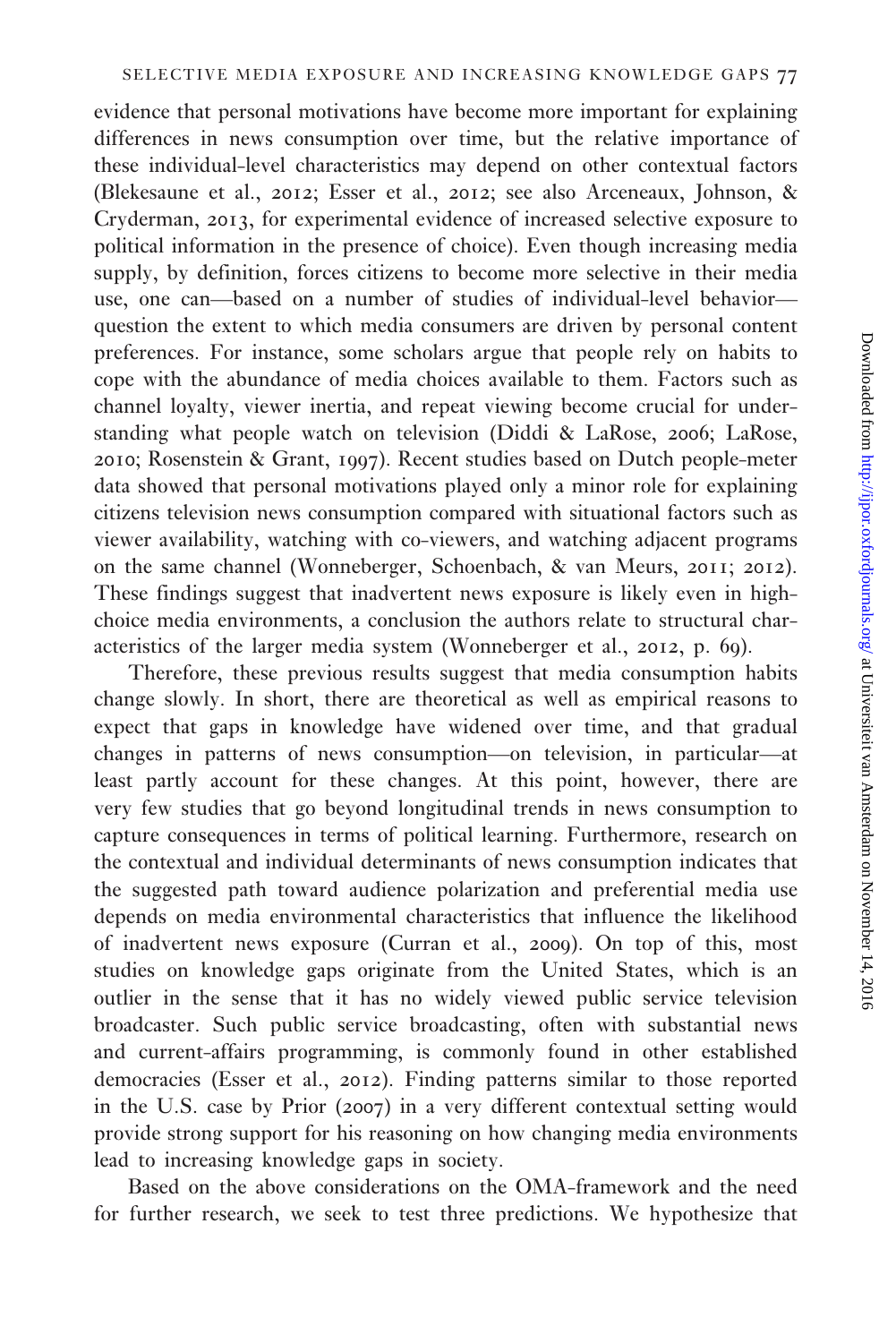knowledge gaps between those high and low in political interest increase over time  $(H)$ . That is, we expect that motivation to learn about politics over time becomes a more important predictor of political knowledge. In this vein, we hypothesize that knowledge gaps increase between those who use television as a source for political information and those who do not  $(H_2)$ . As choice opportunities grow and the less politically interested viewers tune out political information, the audience still using television as a source for political information becomes increasingly homogenous in terms of political interest. Motivation is an important factor for explaining who learns from news media use [\(Eveland,](#page-21-0) 2001). We should therefore expect a stronger effect of informational television use on knowledge over time. Additionally, based on the literature review, we hypothesize that, over time, political interest becomes an increasingly important determinant of informational television use  $(H_3)$ . That is, there is an increasing gap in informational television use between those highly interested in politics and those who are not interested in politics.

## The Case of Switzerland

In this study, we analyze the relationship between political interest, television use, and political knowledge about referendums in Switzerland from 1993 to 1999. For this period, detailed data on political knowledge, media use, and political interest are available. We focus on television use because previous research, as mentioned, has documented the crucial role played by television  $vis-\hat{a}-vis$  other types of media, especially by contributing to learning among viewers with weaker motivations and resources [\(Graber,](#page-21-0) 2001; [Neuman et al.,](#page-22-0) [1992](#page-22-0); [Shehata,](#page-22-0) 2013).

Similar to many other Western countries, Switzerland has witnessed a dramatically changing media market [\(Bonfadelli,](#page-20-0) 1999). The proportion of the Swiss (German-speaking) population with more than one TV set is steadily increasing. Of those owning a TV set, the proportion having access to cable or satellite TV is also steadily increasing. Hence, the average number of stations received has increased steadily from approximately six in 1980 to more than 13 in 1990 and 24 in 1998 ([Bonfadelli,](#page-20-0) 1999, p. 18). As is also evident from [Bonfadelli's \(](#page-20-0)1999) research, some of the most dramatic changes occurred in the late 1980s. However, as discussed above, given the highly habitual character of media use, any effects of these changes in the media environment take time to unfold (Strömbäck, Djerf-Pierre, & Shehata, 2013; [Wonneberger](#page-23-0) [et al.,](#page-23-0) 2012). Therefore, there is good reason to assume that changes will be traceable during the 1990s, the period for which data are available for our study.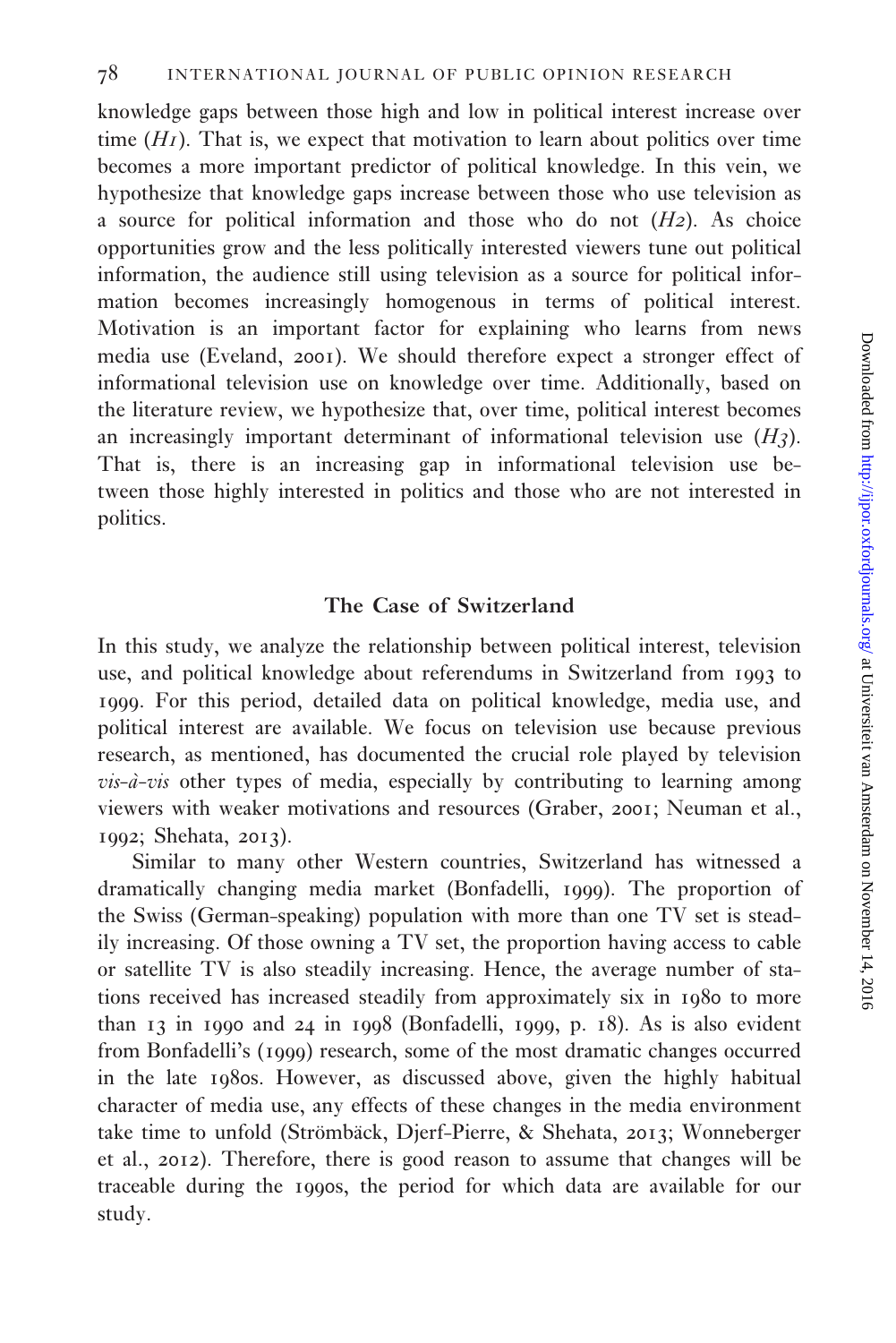What changes have been observed when it comes to television consumption patterns? First, some patterns seem, on the aggregate level, not to have changed much. For example, because of a substantial decline of public service viewing toward the end of the 1980s, during which the Swiss increasingly turned to foreign television from neighboring Germany, the market share of Swiss public service broadcasting has been fairly stable [\(Bonfadelli,](#page-20-0) 1999; [Esser et al.,](#page-21-0) 2012). However, beneath this aggregate picture of stability, substantial changes occurred that indicate an important transformation in news consumption patterns. For example, those watching the Swiss–German public service television station SF DRS increasingly watched its news, current affairs, and information programs, while use of its entertainment programming decreased from 1986 to 1996 (see Egger 1997, quoted in [Bonfadelli,](#page-20-0) 1999). At the same time, more and more Swiss citizens reported using foreign TV as the most or second-most preferred source for entertainment media ([Bonfadelli,](#page-20-0) [2003](#page-20-0), p. 8). In 1988, 48% of the Swiss population reported a preference for Swiss public TV and 34% for foreign TV. But these numbers had changed dramatically by 2002, when 70% reported a preference for foreign TV and 44% for Swiss public service TV.

What do these changes imply? Recall that the OMA-framework emphasizes that the motivation to consume news and current affairs programming only comes into play when citizens actually have the possibility to choose different kinds of programming. Thus, it is not the changing media environment, per se, that affects exposure to news and current affairs, but selective exposure in a media environment in which it is possible to be selective. Following Bonfadelli ([1999](#page-20-0), p. 20), Swiss television exposure has indeed become more selective, and therefore, its audience has become more fragmented. What remains to be seen is whether the preferences of citizens are increasingly decisive for their acquisition of political knowledge.

#### Data and Measures

Typically, Swiss citizens are asked up to four times a year to cast their vote on a number of referendums. Following each of these voting dates, the so-called VOX survey is conducted with  $\sim$ 1,000 respondents and made publicly available for research purposes.<sup>1</sup> In these surveys, respondents are asked about their media use before the voting date and their specific knowledge of the different referendums on the ballot. Thus, the VOX surveys include indicators of political knowledge on the current issues at stake in a rolling cross-sectional design.

<sup>&</sup>lt;sup>1</sup>For more details on the data, see [http://forsdata.unil.ch/projects/voxit/\(](http://forsdata.unil.ch/projects/voxit/)last accessed 31 July 2013, see also [Longchamp et al., n.d.\)](#page-22-0). Note that we do not differentiate between optional referendums, mandatory referendums, or so-called popular initiatives.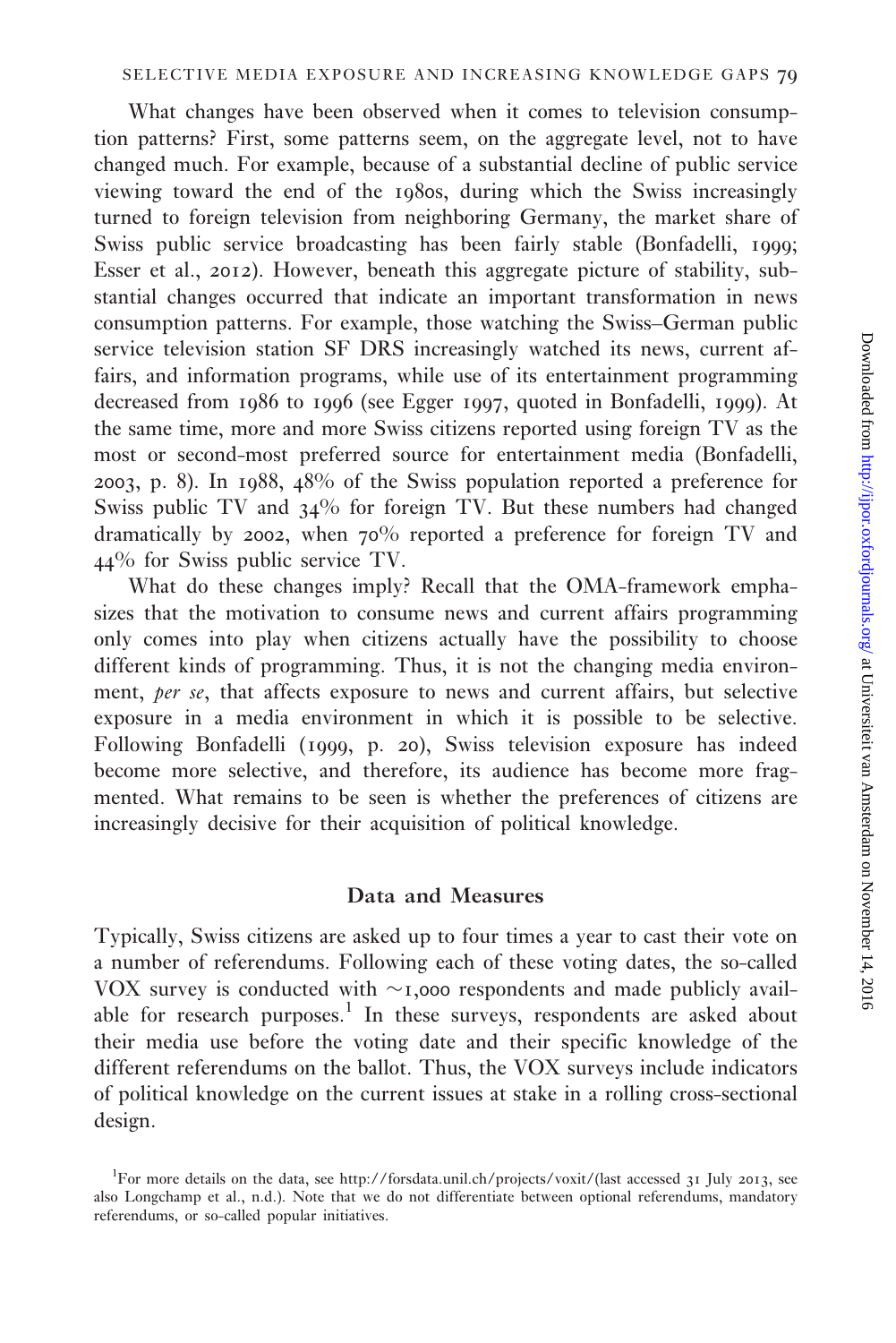A total of 21 voting dates were held between 1993 and 1999. The number of referendums on the ballot on the different voting dates differed between one and six issues ( $M = 2.90$ ,  $SD = 1.19$ ). We could only use data gathered in the period 1993–1999, as crucial measures were not collected before and after these years (political interest was not asked before, questions about media use were limited after).<sup>2</sup> In our empirical analyses, we focus on the most spoken language in multilingual Switzerland, German, spoken by about three-quarters of all eligible voters. After excluding cases with missing values  $(n = 2,306)$ , 13,117 respondents remained in our subsequent analyses.

The dependent measures in our analyses are political knowledge and television use. For each referendum, respondents were asked whether they knew the title and contents of the referendum. The measure ranges from 0 to 2. If they knew both, respondents are assigned a ''2''; if they knew either, they are assigned a ''1''; and if they knew neither title nor contents, they are assigned a "o." As the number of referendums per voting date ranged between 1 and 6, we first computed an average knowledge score for each respondent across all referendums per voting date, which then was divided by two. This yielded a political knowledge scale from 0 to 1 that was consistent over all voting dates  $(M = 0.69, SD = 0.30)$ . Note that the number of referendums did not change linearly but fluctuated over time. Note also that there was only one voting date with only one referendum on the ballot, in all other cases more than one referendum was on the ballot on a given voting day.

While there are substantive strengths in our measure of knowledge (e.g., the same questions were posed at each time point), comparing knowledge over time is not without challenges. Such an analysis rests on the assumption of scale comparability, where, for instance, scoring o (lowest value) and I (highest) value means approximately the same thing both across and within time points, which is a strong assumption given that we have variations in the number of knowledge questions at each time point. We therefore included the number of proposals and campaign intensity as controls in our models. The number of proposals taps how many knowledge questions were posed, and we treat campaign intensity as a measure of the salience of each voting date in public discourse (as indicated by the average number of newspaper ads per voting date, see also [Kriesi,](#page-21-0) 2007, p. 120), $3$  which is likely related to awareness of the campaign.

Media use is measured by asking respondents how they kept themselves informed during the campaign, as well as through which media, including television, they were exposed to pro and con arguments. Respondents could

<sup>&</sup>lt;sup>2</sup>One possible voting date was excluded from the analyses. The referendum on December 6, 1992, about a possible Swiss entry to the European Economic Area presented an exceptional case regarding the intensity of the public debate, and it was excluded from the analysis.

 $3We$  are indebted to Hanspeter Kriesi for making the data on newspaper ads available. Note that political advertising on Swiss television is not allowed [\(Strunk & Gerth,](#page-23-0) 2011, p. 55).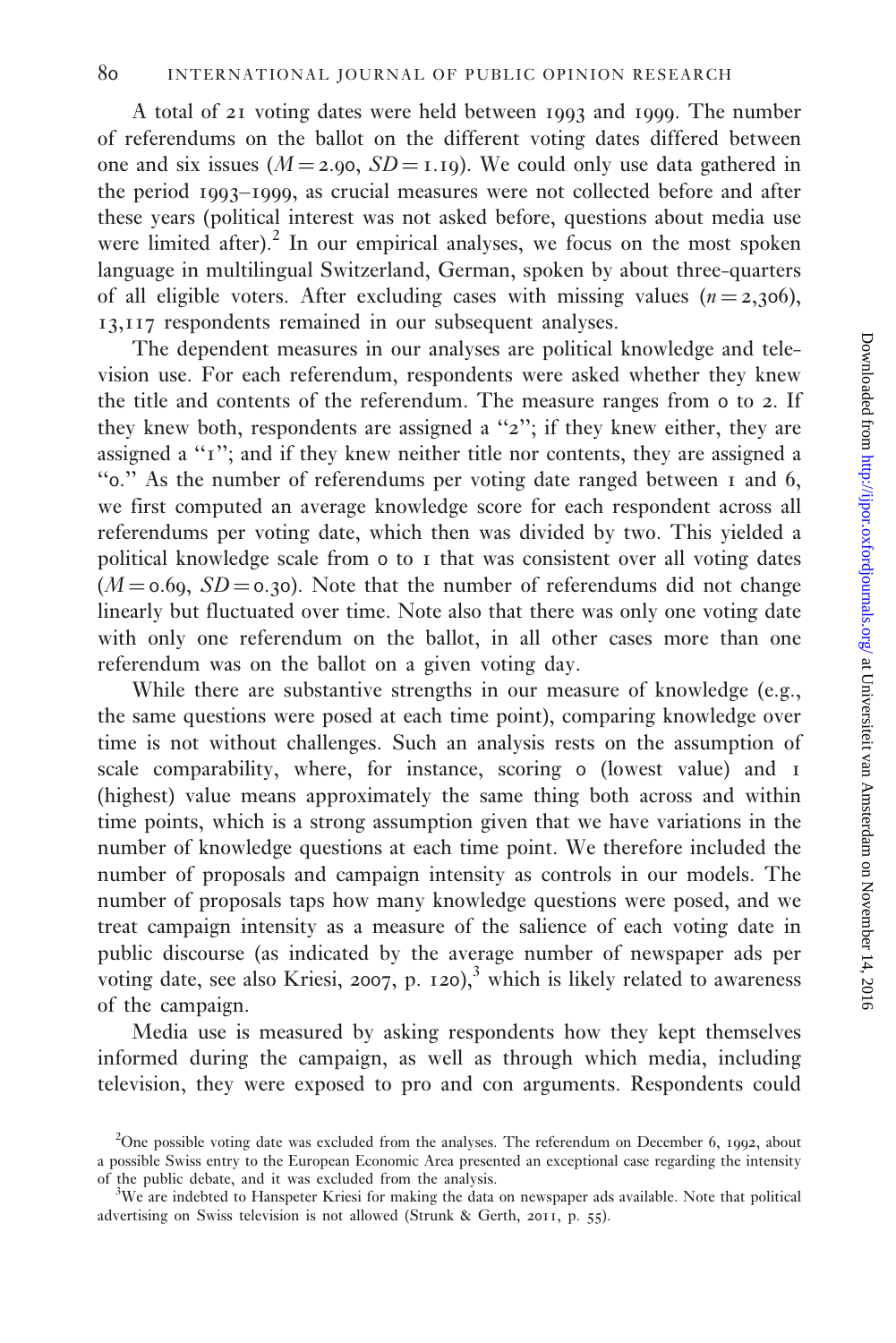answer either "yes," "no," or "don't know." The latter option was subsumed to no exposure yielding a measure of conscious campaign exposure  $(M = .67, )$  $SD = 0.47$ ). Asking whether media have been used as a source for political information is obviously less than ideal; a direct measure of which television stations were used would have been preferable. Overall television consumption has not decreased in past decades ([Bonfadelli,](#page-20-0) 2010). Because foreign (German) television has very limited news coverage of Swiss politics (and private Swiss television plays a limited role), it logically follows that those who report having used television as a source for political information primarily have used Swiss public service television. We return to this point in the results section. Self-reported exposure measures have to be used with caution because correct estimation and reporting are demanding tasks and susceptible to flaws [\(Dilliplane, Goldman, & Mutz,](#page-20-0) 2012; [LaCour & Vavreck,](#page-21-0) 2014; [Prior,](#page-22-0) [2009](#page-22-0)). However, as opposed to general news exposure, exposure to campaign information is a specific behavior during a specific period. Therefore, measures of these behaviors are likely less flawed than measures of general news exposure. Furthermore, social desirability might be less relevant for exposure to a specific campaign, as compared with general news exposure.

Respondents were asked about their general interest in politics with response options ranging from 1 (strongly interested) to 4 (no interest at all). Because only 6% of the sample reported no interest in politics, scores of 3 and 4 were merged. The variable was reversed to create a 3-point scale ranging from 1 (low interest) to 3 (high interest)  $(M = 1.94, SD = .72)$ .

As individual-level control variables, we included, first, sociodemographics: age  $(M = 47.12, SD = 17.31)$ , gender (50% female), and education (measured on three levels,  $M = 2.21$ ,  $SD = 0.66$ ). Second, we controlled for newspaper use  $(M = 0.76, SD = 0.42)$  and radio use  $(M = 0.54, SD = 0.50)$ as sources for political information—each measured in the same manner as television use. Third, and finally, partisanship—whether respondents identified with one of the political parties—was included  $(M = 0.59, SD = 0.49)$ .

### Analysis

The rolling cross-sectional nature of the data may cause an underestimation of standard errors [\(Wooldridge,](#page-23-0) 2003). Models derived from these kinds of data should, therefore, account for correlated error terms in a given sampling period, that is, in a given voting date. A common way to do so is to adjust standard errors, for instance, by clustering ([Petersen,](#page-22-0) 2009). The models of political knowledge were estimated by feasible generalized least squares. Maximum likelihood (ML) estimators were obtained with standard errors that take the cross-sectional correlation into account. Likewise, logistic regression (logit) with clustered standard errors was applied for the models of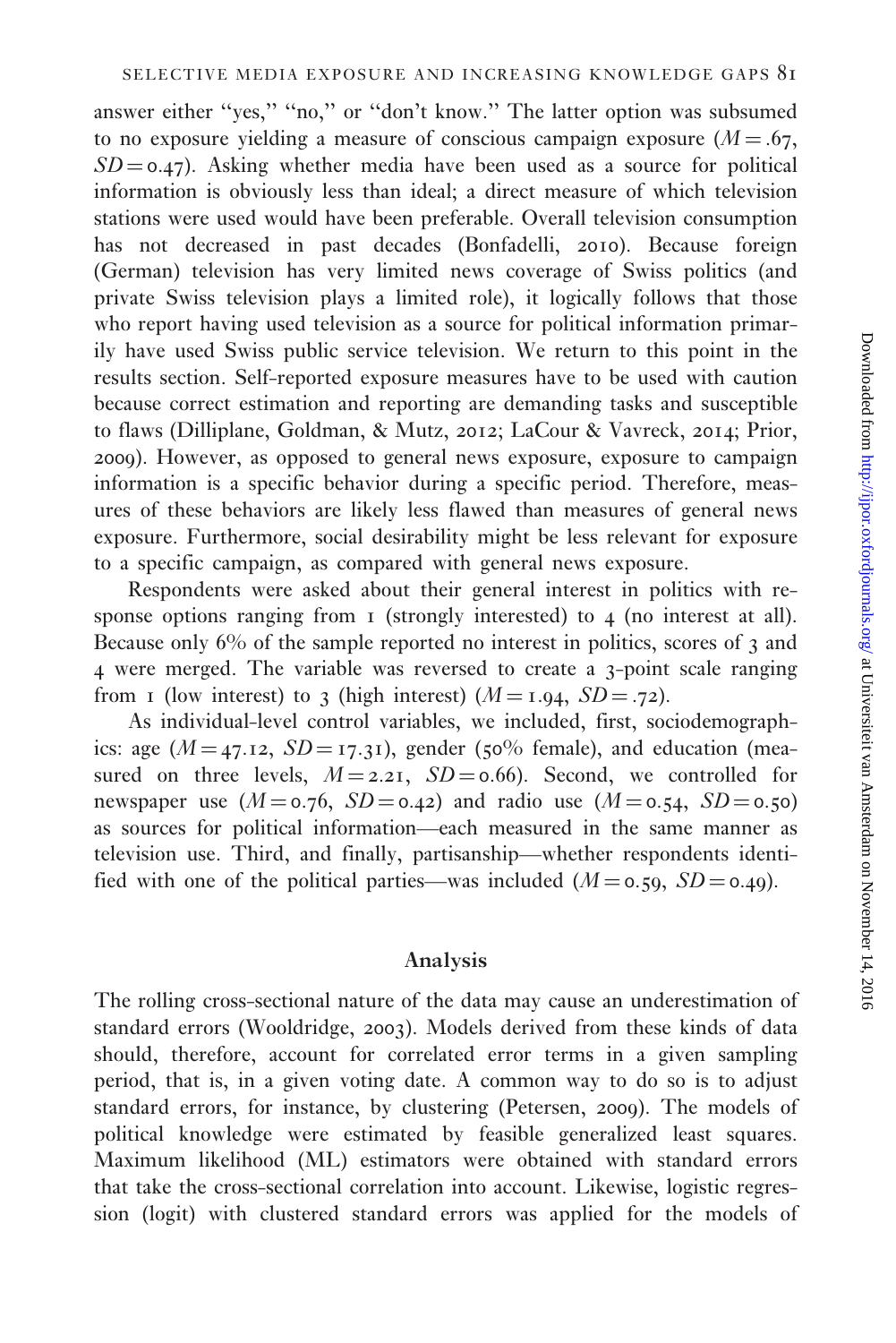television use. Interaction terms with the voting date (count variable from 1 to 21) were included to assess changes of the impact of the proposed predictors over time. The variable voting date functions as a proxy for the changing media environment that is characterized by a growing abundance of TV channels.

To allow for a meaningful interpretation of the interaction coefficients, marginal effects and their 95% confidence intervals of the respective predictors were calculated separately for each voting date while keeping all other predictors constant at their sample means. This procedure allows us to assess the size and significance of the effects of political interest and TV use on knowledge, as well as the effect of political interest on TV use over the whole range of voting dates ([Brambor et al.,](#page-20-0) 2006). Because interpretation of marginal effects is less straightforward for the logistic regression model, differences in the effects for specific groups (low versus high political interest) were calculated for all voting dates.

#### Results

Generally speaking, the VOX data reveal that the mean level of political knowledge on Swiss referendums has been decreasing in the period of our study, from  $M = 0.88$  (SD = 0.20) on the first voting date in 1993 to  $M = 0.59$  $(SD = 0.24)$  on the final voting date of our research period in 1999. If knowledge gaps are increasing over time, one would expect increasing deviations in political knowledge among citizens. Though [Figure](#page-11-0) 1 documents a tendency of increasing variance over time, we do not find a clear linear trend of increasing knowledge gaps on the aggregate level. Therefore, in [Table](#page-12-0) 1, we present a detailed analysis of the changes in individual knowledge levels over time.

Looking at Model  $I$  in [Table](#page-12-0)  $I$ , the results confirm that, over time, knowledge levels have been decreasing, documented by the negative impact of the date coefficient. More referendums on a given voting date were also associated with lower knowledge levels, while the campaign volume was positively related to knowledge. Knowledge levels were also positively related to political interest and education. We also show that knowledge levels correlated positively with media use as a source for political information.

We expected to find a significant positive relationship between political knowledge and political interest over time, which is another way of stating that knowledge gaps increased between those interested in politics, and those who are not. Motivations have become more important for political learning. As shown in Model 2 in [Table](#page-12-0) 1, our analysis supports this assumption. To get a better grasp of this relationship between political knowledge, political interest, and time, [Figure](#page-13-0) 2 graphically presents the marginal effects of political interest on knowledge per voting date. The plot shows that effects of political interest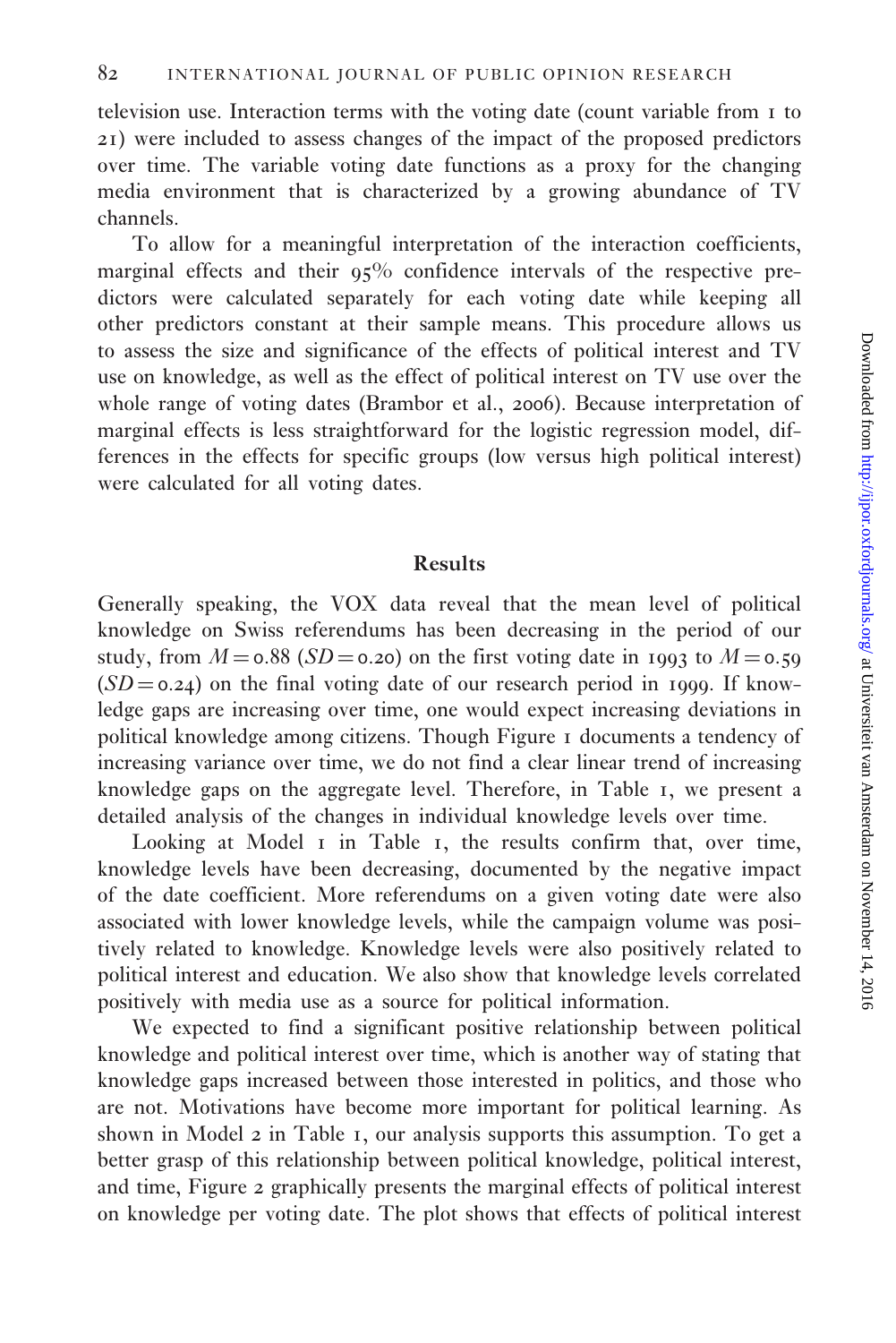

Campaign knowledge over time, mean scores, and standard deviations

<span id="page-11-0"></span>Figure 1

were significant for all dates and that the marginal effects of political interest on political knowledge increased from the first voting date in 1993 to the last one in 1999. The change over time is larger than it may appear at first sight. To reveal the magnitude of the changes, we used statistical simulation [\(King,](#page-21-0) [Tomz, & Wittenberg,](#page-21-0) 2000; [Tomz, Wittenberg, & King,](#page-23-0) 2003) to calculate expected values of political knowledge with 95% confidence intervals based on the regression model in [Table](#page-12-0) 1 (Model 2) for the first and last referendum of our sample. The interaction term and the associated variables were set to meet the conditions of interest, whereas all other variables of the model were set to their mean. In 1993, those with a high interest in politics scored on average 0.14 higher on campaign knowledge  $(M = 0.02, 95\% \text{ CI}$  [0.90, 0.94]) than those with a low interest ( $M = 0.78$ , 95% CI [0.76, 0.80]). Although average knowledge levels decreased for both groups in 1999, the difference increased to 0.25, with 0.69 (95% CI [0.67, 0.71]) for the highly interested and only 0.44  $(95\% \text{ CI}$  [0.42, 0.46]) for those with low interest. Given that the knowledge scale ranges from 0 to 1, an increase in the knowledge gap of 0.11 points and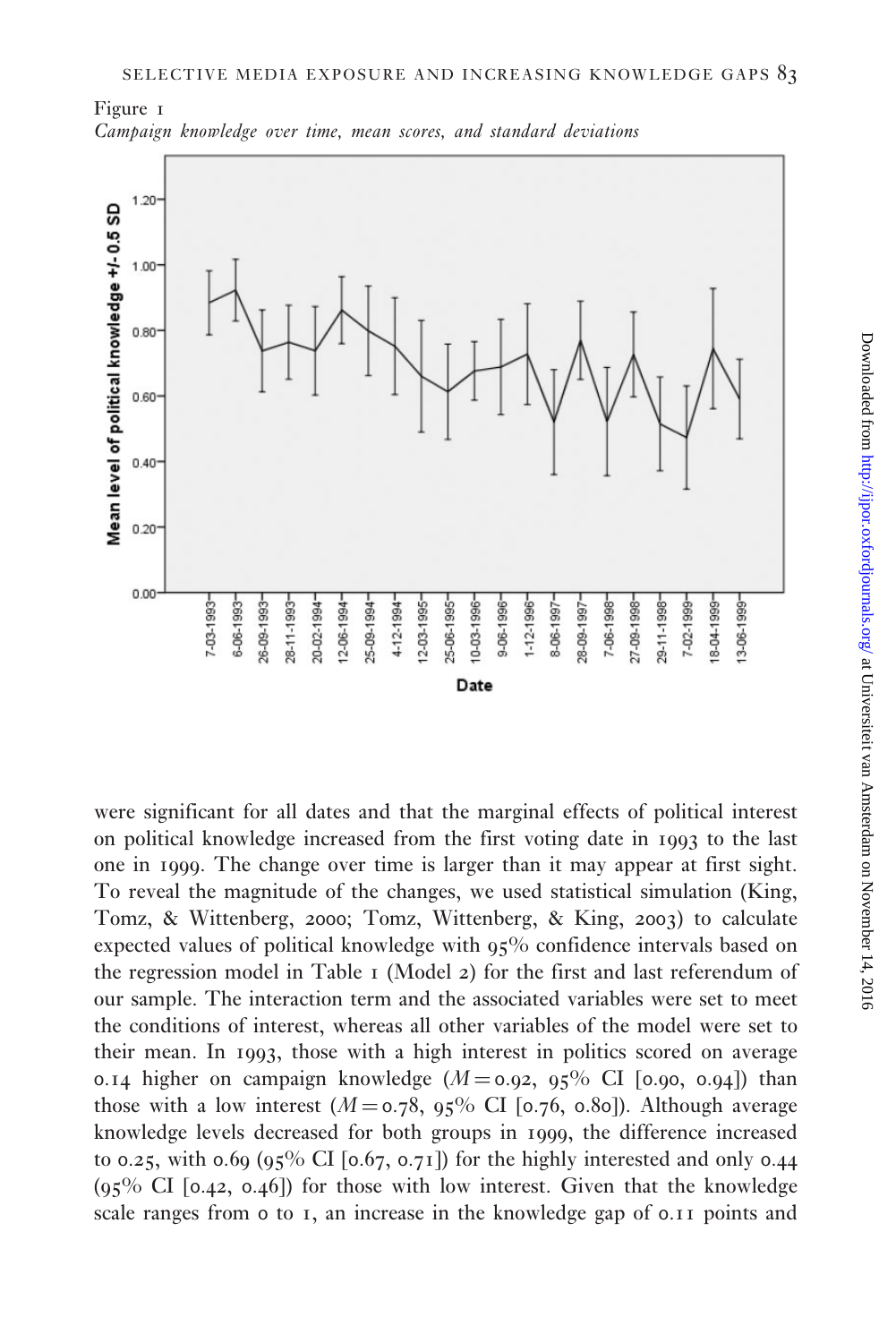| Model 1  | Model 2                                                                                                                                                                                                      |
|----------|--------------------------------------------------------------------------------------------------------------------------------------------------------------------------------------------------------------|
|          | B(SE)                                                                                                                                                                                                        |
| $-.00$   | $-.00$                                                                                                                                                                                                       |
|          | (0.0)                                                                                                                                                                                                        |
|          | $-.03***$                                                                                                                                                                                                    |
|          | (0.01)                                                                                                                                                                                                       |
|          | $.03***$                                                                                                                                                                                                     |
|          | (00.)                                                                                                                                                                                                        |
| $.10***$ | $.07***$                                                                                                                                                                                                     |
|          | (0.01)                                                                                                                                                                                                       |
| $.02***$ | $.02***$                                                                                                                                                                                                     |
|          | (0.01)                                                                                                                                                                                                       |
|          | $.02*$                                                                                                                                                                                                       |
| (0.01)   | (0.01)                                                                                                                                                                                                       |
|          | $.12***$                                                                                                                                                                                                     |
| (.01)    | (.01)                                                                                                                                                                                                        |
|          | $.02***$                                                                                                                                                                                                     |
|          | (0.01)                                                                                                                                                                                                       |
|          | $-.02$ ***                                                                                                                                                                                                   |
|          | (0.0)                                                                                                                                                                                                        |
|          | $.003***$                                                                                                                                                                                                    |
|          | (.001)                                                                                                                                                                                                       |
|          | $.002*$                                                                                                                                                                                                      |
|          | (.001)                                                                                                                                                                                                       |
|          | $-.04***$                                                                                                                                                                                                    |
|          | (00.)                                                                                                                                                                                                        |
|          | $.00***$                                                                                                                                                                                                     |
|          | (0.00)                                                                                                                                                                                                       |
|          | $0.63***$                                                                                                                                                                                                    |
| (.02)    | (.02)                                                                                                                                                                                                        |
|          | B(SE)<br>(0.00)<br>$-.03$ ***<br>(.01)<br>$.03***$<br>(0.00)<br>(0.0)<br>(.01)<br>$.05***$<br>$.13***$<br>$.02***$<br>(.01)<br>$-.01$ ***<br>(0.00)<br>$-.04***$<br>(00.)<br>$.00***$<br>(0.00)<br>$-55$ *** |

Prediction of Campaign Knowledge: Main Effects and Changes Over Time

Note. Cell entries are estimates from feasible generalized least squares (FGLS) with clustered standard errors per referendum date. Bold coefficients mark hypothesized effects.  $N = 13,117$ .  ${}^*\!p < .05$ ;  ${}^{**}\!p < .01$ ;  ${}^{***}\!p < .001$ .

an overall knowledge gap of 0.25 points are significant also in substantial terms.

Television was used as a source for information about the referendums by a majority of the respondents throughout our research period. The average level was  $M = 0.73$  (SD = 0.02) at the first voting date in 1993 and  $M = 0.70$  $(SD = 0.02)$  at the last voting date in 1999. Exposure levels fluctuated, though, with lowest levels for the voting dates March 10, 1996 ( $M = 0.56$ ,  $SD = 0.02$ ) and April 18, 1999 ( $M = 0.56$ ,  $SD = 0.02$ ). We expected to find that the relationship between informational television use and political knowledge

<span id="page-12-0"></span>Table 1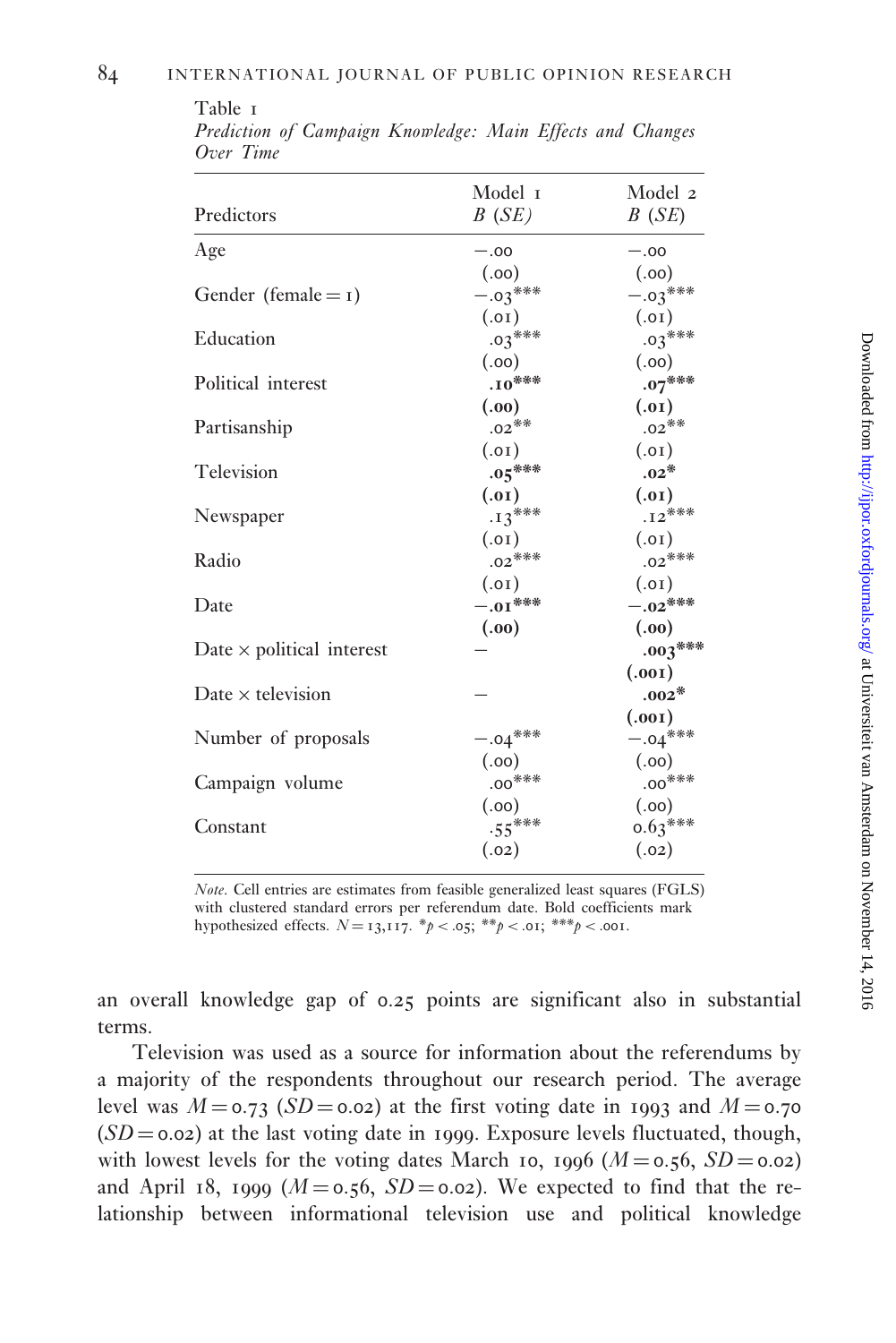```
Figure 2
```
Marginal effects of political interest on campaign knowledge over time. Effect sizes on campaign knowledge for each referendum date with  $95\%$  CI



changed over time. As shown in Model 2 in [Table](#page-12-0) 1, our analysis confirms this assumption, as well. [Figure](#page-14-0) 3 depicts the changing effect of TV use on political knowledge. The plot shows a significant increase of the marginal effect of informational TV use on political knowledge over time. Calculating expected values in a similar manner to political interest revealed an increasing knowledge gap owing to informational TV use. In 1993, the difference in campaign knowledge between those using TV as a source for information  $(M = 0.90, 95\% \text{ CI}$  [0.87, 0.92]) and those not using TV  $(M = 0.87, 95\%$ CI [0.84, 0.90]) was not significant. In 1999, by contrast, TV users  $(M = 0.54, 95\% \text{ CI}$  [0.52, 0.56]) scored on average 0.07 higher on campaign knowledge than nonusers ( $M = 0.47$ , 95% CI [0.46, 0.50]). This gap is similar to the increase in the gap reported for those high and low in political interest. In short, we find a substantially increasing direct effect of TV use on knowledge, which becomes no less substantial when recalling that our model also includes political interest over time, that is, the motivation to learn ([Prior,](#page-22-0) [2007](#page-22-0), pp. 78–84), and that it covers a fairly short period during which changes could unfold.

Summing up, our analysis so far has demonstrated that there is an increasing knowledge gap between those who use television as a source for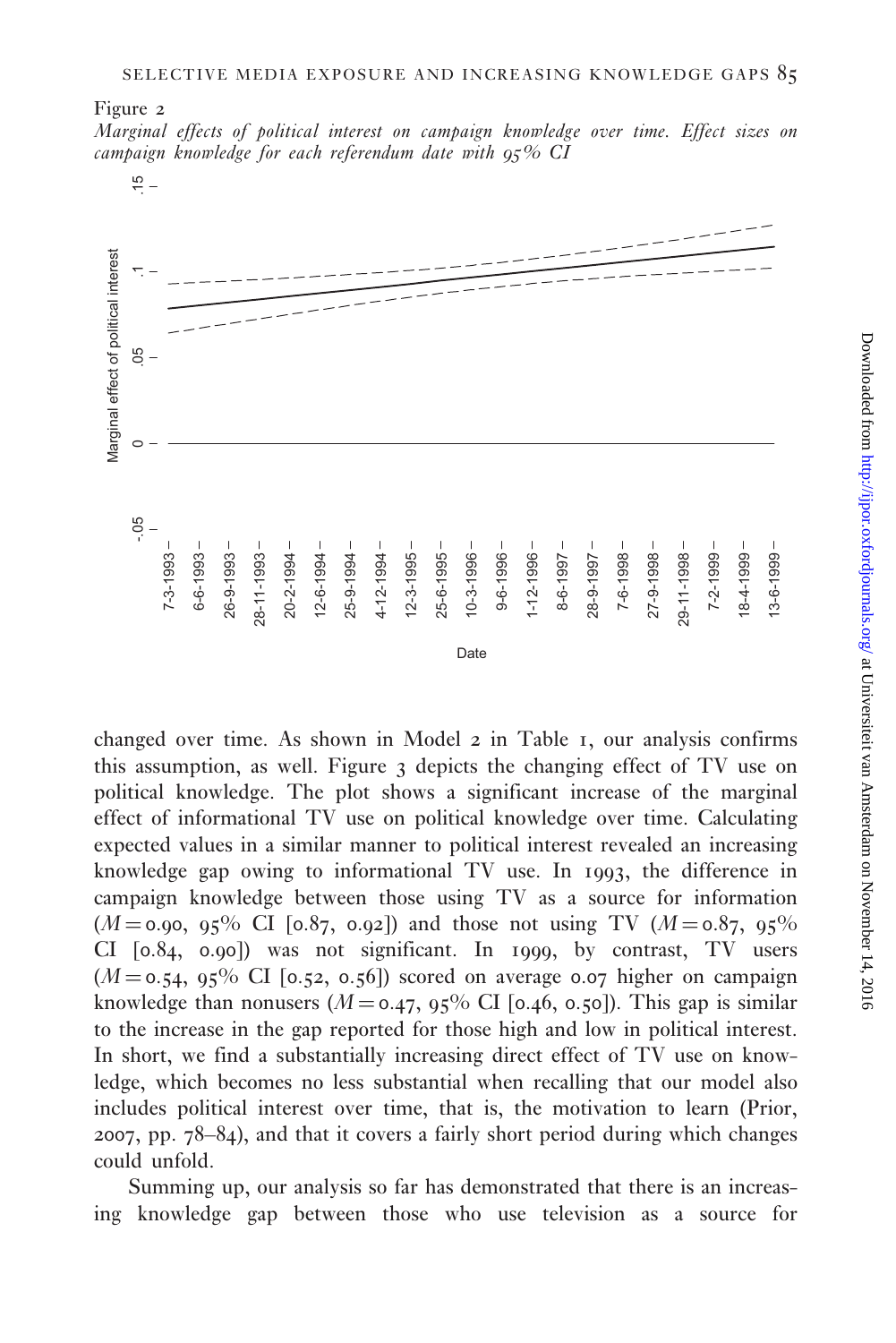<span id="page-14-0"></span>Figure 3

Marginal effects of television use on campaign knowledge over time. Effect sizes on campaign knowledge for each referendum date with  $95\%$  CI



information and those who do not, as well as an increasing knowledge gap between citizens with high and low political interest. Additionally, we posed the question whether the relationship between informational television and political interest changed over time, as suggested by the media choice literature reviewed above. As shown by Model 2 in [Table](#page-15-0) 2, several factors are related to informational television use. Those who are more politically interested, but also consume other media (newspaper, radio) use television more often. Importantly, for understanding the crucial role played by television, we also see that its use is negatively related to education. That is, the television is a source of political information for the lower educated more than for the higher educated. Therefore, this finding emphasizes the different role of television  $vis-\hat{a}-vis$  newspapers when it comes to informing the electorate, and it supports our decision to focus on television use in this study.

Our third hypothesis stated that, over time, gaps in informational television use would increase between those high in political interest and those who are low in political interest. Model 2 in [Table](#page-15-0) 2, as well as the marginal effect plots in [Figure](#page-16-0) 4, reveal an increasing influence of political interest on informational television use. That is, the difference in informational television use between those high and low in political interest increased. As there is no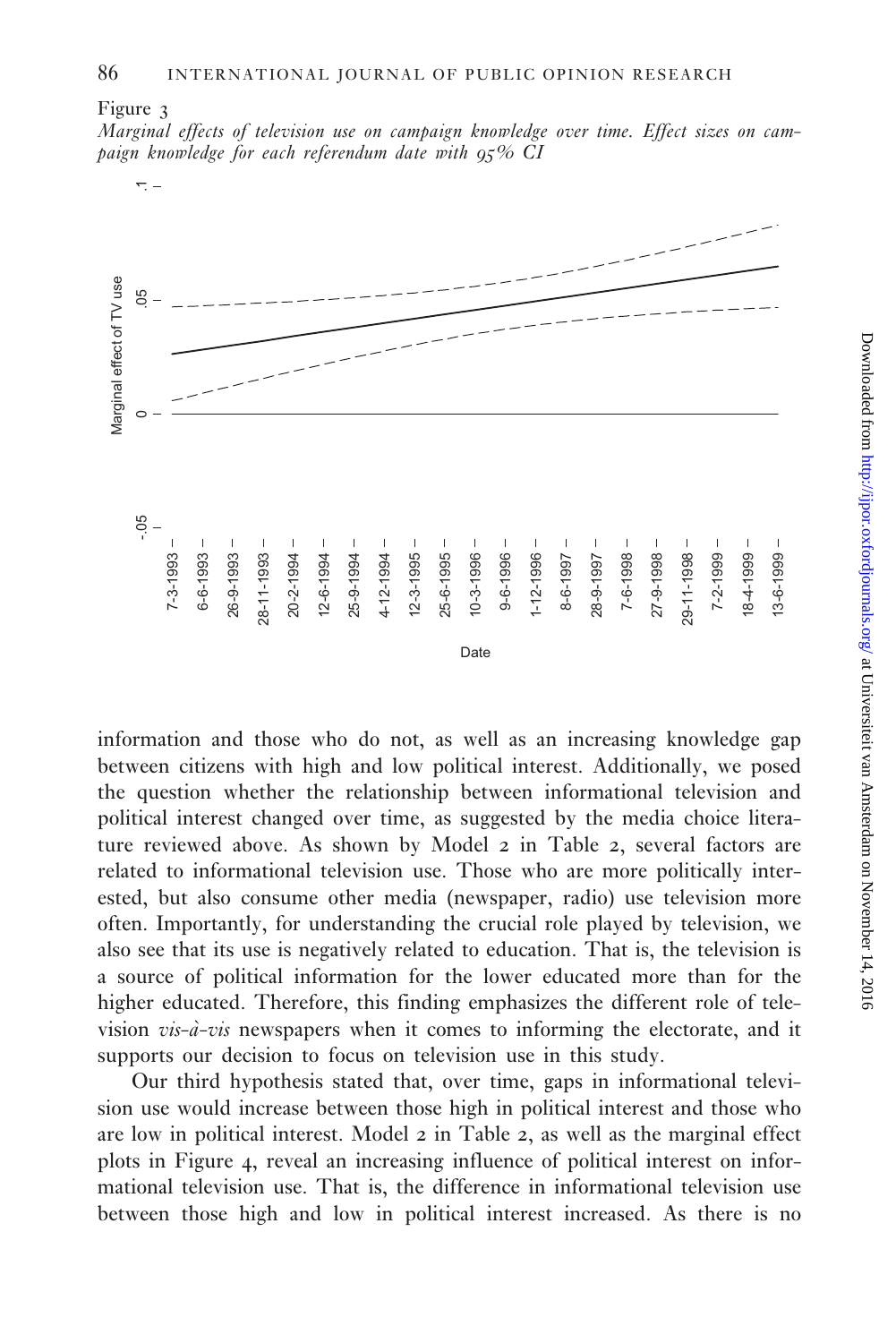| Predictors                       | Model 1      | Model 2      |
|----------------------------------|--------------|--------------|
|                                  | B(SE)        | B(SE)        |
| Age                              | $.01***$     | $.01***$     |
|                                  | (.01)        | (0.00)       |
| Gender                           | $-.10^{***}$ | $-.10^{***}$ |
|                                  | (.05)        | (.05)        |
| Education                        | $-.17***$    | $-.17***$    |
|                                  | (.03)        | (.04)        |
| Political interest               | $.19***$     | $-.07$       |
|                                  | (.03)        | (.07)        |
| Partisanship                     | .03          | .03          |
|                                  | (.04)        | (.05)        |
| Newspaper                        | $.84***$     | $.83***$     |
|                                  | (.05)        | (0.06)       |
| Radio                            | $1.21***$    | $1.21***$    |
|                                  | (.04)        | (.07)        |
| Date                             | $-.01$       | $-.05***$    |
|                                  | (0.00)       | (10.)        |
| Date $\times$ political interest |              | $.02***$     |
|                                  |              | (0.01)       |
| Constant                         | $-.88$       | $-.39$       |
|                                  | (.12)        | (.19)        |
| McFadden's adjusted $R^2$        | .127         | .128         |
|                                  |              |              |

<span id="page-15-0"></span>Table 2 Prediction of Informational Television Use: Main Effects and Changes Over Time

*Note.* Cell entries are estimates from logistic regression (logit),  $N = 13,117$ . Bold coefficients mark hypothesized effects. \*\*\* $p < .001$ .

reason to assume that citizens low in political interest have turned away from television as such (cf. [Bonfadelli,](#page-20-0) 1999, p. 20), they have probably turned to television stations not carrying much, if any, political information on campaigns, that is, commercial and foreign stations. Hence, over time, less politically interested citizens increasingly turned away from informational television use.

Again, specific values of the probability of television use with  $95\%$  confidence intervals were calculated based on the logistic regression model in Table 2 (Model 2). At the time of the first voting date in our sample in 1993, there was no significant difference in the probability of television use between those with low ( $M = 0.73$ , 95% CI [0.70, 0.76]) and high ( $M = 0.72$ , 95% CI [0.68, 0.76]) political interest. At the last voting date in 1999, however, the probability for those with low interest declined to 0.58 (95% CI [0.55, 0.61]), but the probability for those with high interest remained high at 0.74 ( $95\%$  CI [ $0.68$ , .079]). Thus, within a fairly short period of seven years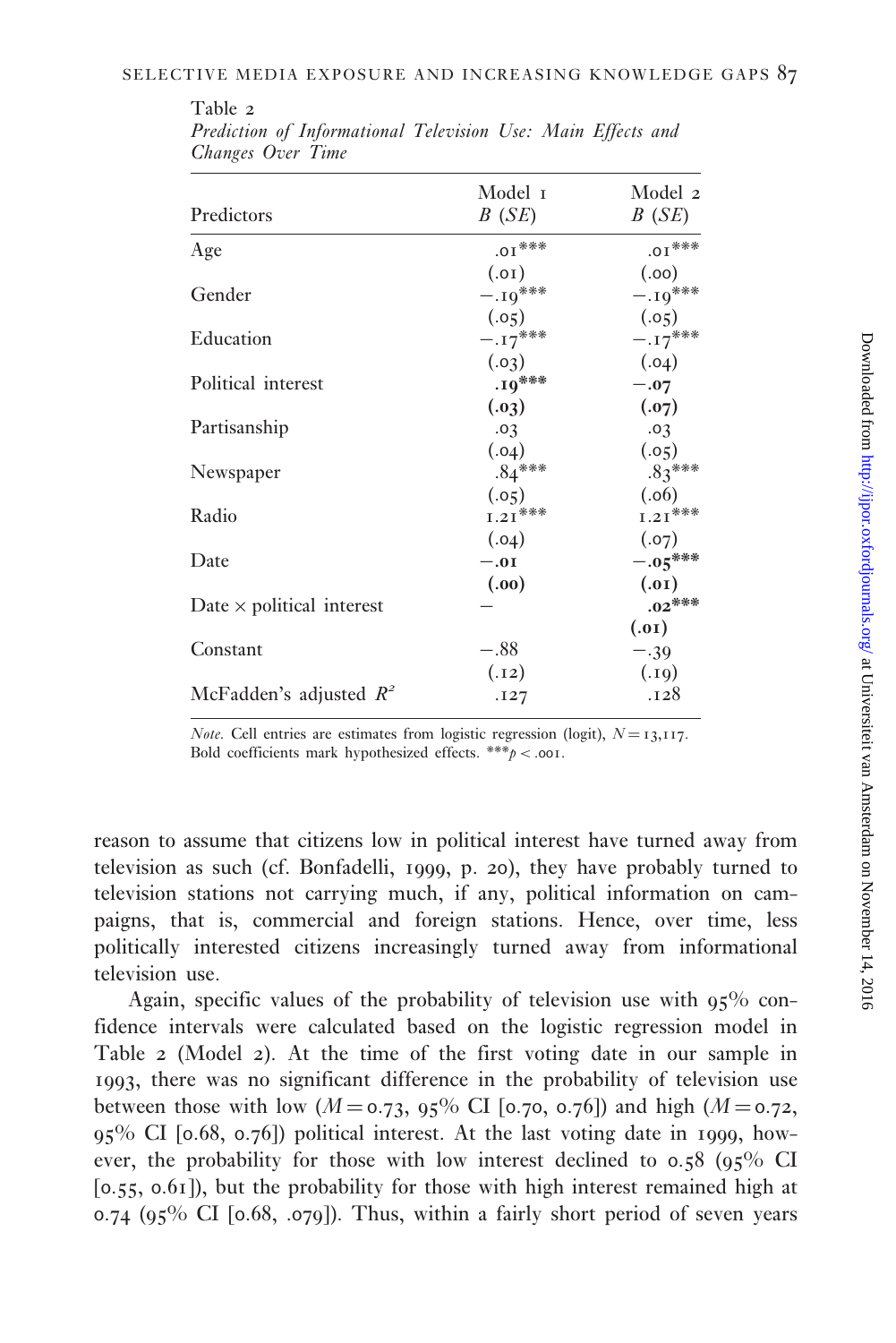<span id="page-16-0"></span>

Marginal effects of political interest on informational television use over time. Group differences in the probability of informational television use for each referendum date with 95% CI



from 1993 to 1999, the Swiss population went from no gap based on political interest to a substantial gap of 16 percentage points.

Combining the insights from the three hypotheses tested so far, one may wonder if a joint test would confirm an indirect effect on political knowledge of political interest mediated through the informational use of television, moderated by time. Given the nature of our data, testing such a moderated mediation, or conditional indirect effect, is not straightforward because the mediator in the analysis, informational television use, is a dummy variable. Therefore, we ran different models to test whether there is a significant indirect effect on political knowledge of political interested mediated through informational television use, moderating the indirect effect by time. Indeed, as one would expect based on the above analyses, such an indirect relationship emerges and increases over time (results not shown here).<sup>4</sup>

<sup>&</sup>lt;sup>4</sup>In more detail, these models were a standard structural equation model (SEM) as well as a generalized structural equation model (GSEM) partly based on a Poisson regression (both models with robust standard errors) relaxing the assumption of the continuity of the mediator, which is not given in the case of a dummy variable. Detailed results are available from the authors on request.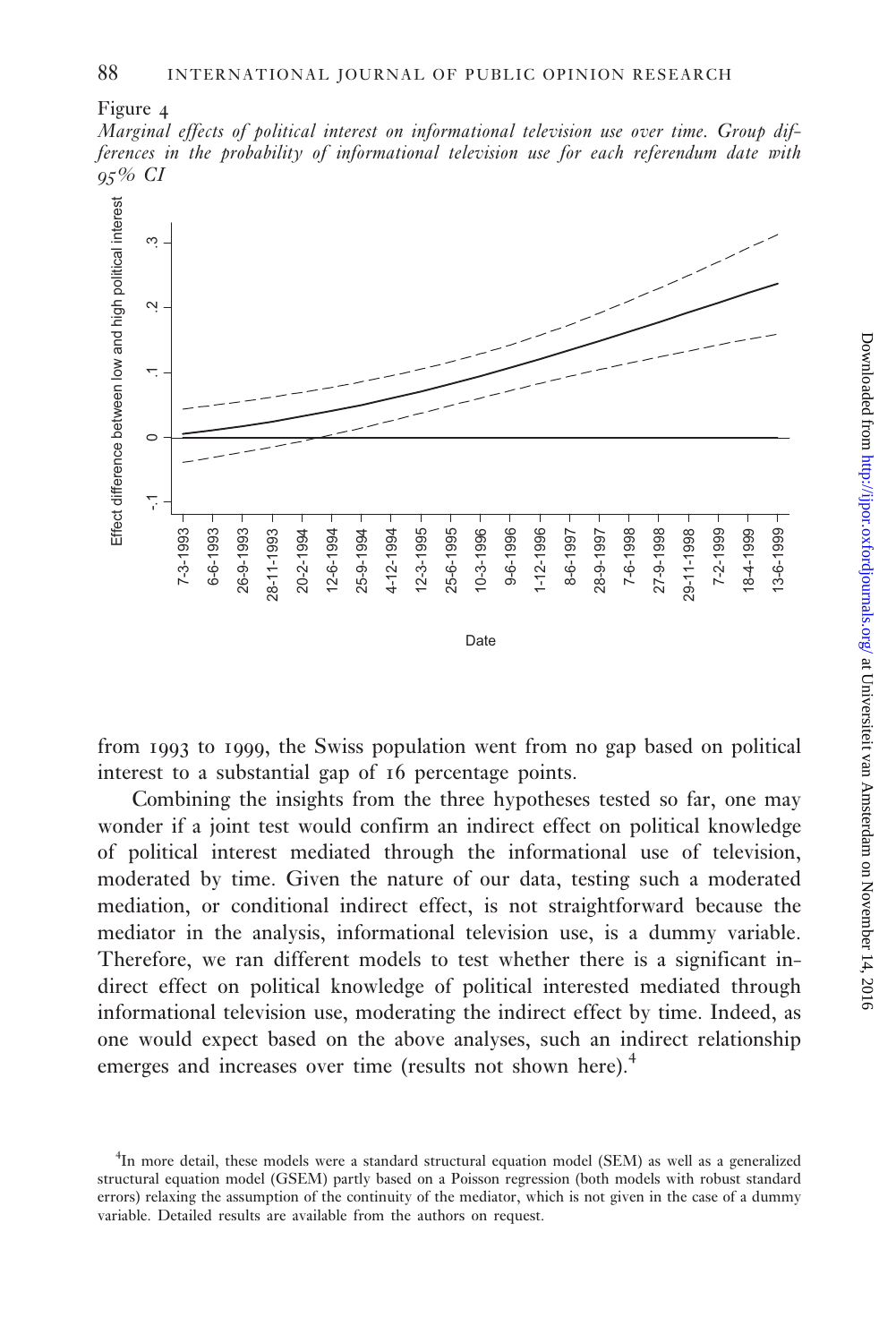#### **Discussion**

According to one of the most influential arguments in the growing body of literature on media choice, gaps in political knowledge are likely to widen between those motivated to seek out and follow news and current affairs programs and those lacking such motivation [\(Bennett & Iyengar,](#page-20-0) 2008; [Mutz & Young,](#page-22-0) 2011; [Prior,](#page-22-0) 2007). Despite the face validity and attractiveness of the argument, we still know relatively little about these trends—primarily because of the lack of longitudinal data enabling an integrated analysis of the development of political knowledge, news consumption, and personal motivations over time. Apart from the seminal studies conducted by [Prior \(](#page-22-0)2007), most research speaking to these questions focuses on the development of news consumption patterns (but not including effects on knowledge gaps), and they reach somewhat contradictory conclusions ([Aalberg et al.,](#page-19-0) 2013; Strömbäck et al., [2013](#page-23-0); [Wonneberger et al.,](#page-23-0) 2012).

Thus, while few would deny that the opportunities for media choice have increased over time, there are still very few studies that systematically analyze the political and democratic implications of these trends in terms of both knowledge and news consumption using a longitudinal design. To contribute to these discussions, this study used data from Switzerland, investigating both changes in informational use and changes in knowledge gaps over time. Switzerland has seen substantial transformations of its broadcasting market with a growing number of commercial and foreign television channels available to viewers. The available data cover a period where the consequences of these media market transformations are likely to gradually unfold. Overall, we found that (1) gaps in political knowledge owing to political interest and informational TV exposure have increased over time, and that (2) political interest has become a stronger predictor of informational TV use. That is, our results lend support to the argument put forward by [Prior \(](#page-22-0)2007) and others, suggesting that as the opportunities to learn about, as well as to avoid, politics through various media increase, individual-level motivations become more important for understanding patterns of news consumption and information acquisition. In particular, our results showed similar trends over a relatively short period in a media setting rather different from the U.S. case, where most previous studies originate.

It is worth noting that despite relatively stable aggregate trends in the market share of Swiss public service channels, changes in viewing behavior still seem to have occurred at the individual level. While the share of viewers of these channels remains fairly constant, the audience composition appears to have shifted with a growing proportion of politically motivated viewers. In essence, these results point not to a shrinking television news audience, but to a changing audience—or, as several others have noted, a demise of the inadvertent audience for television news [\(Bennett & Iyengar,](#page-20-0) 2008; [Esser et al.,](#page-21-0) [2012](#page-21-0); [Prior,](#page-22-0) 2007).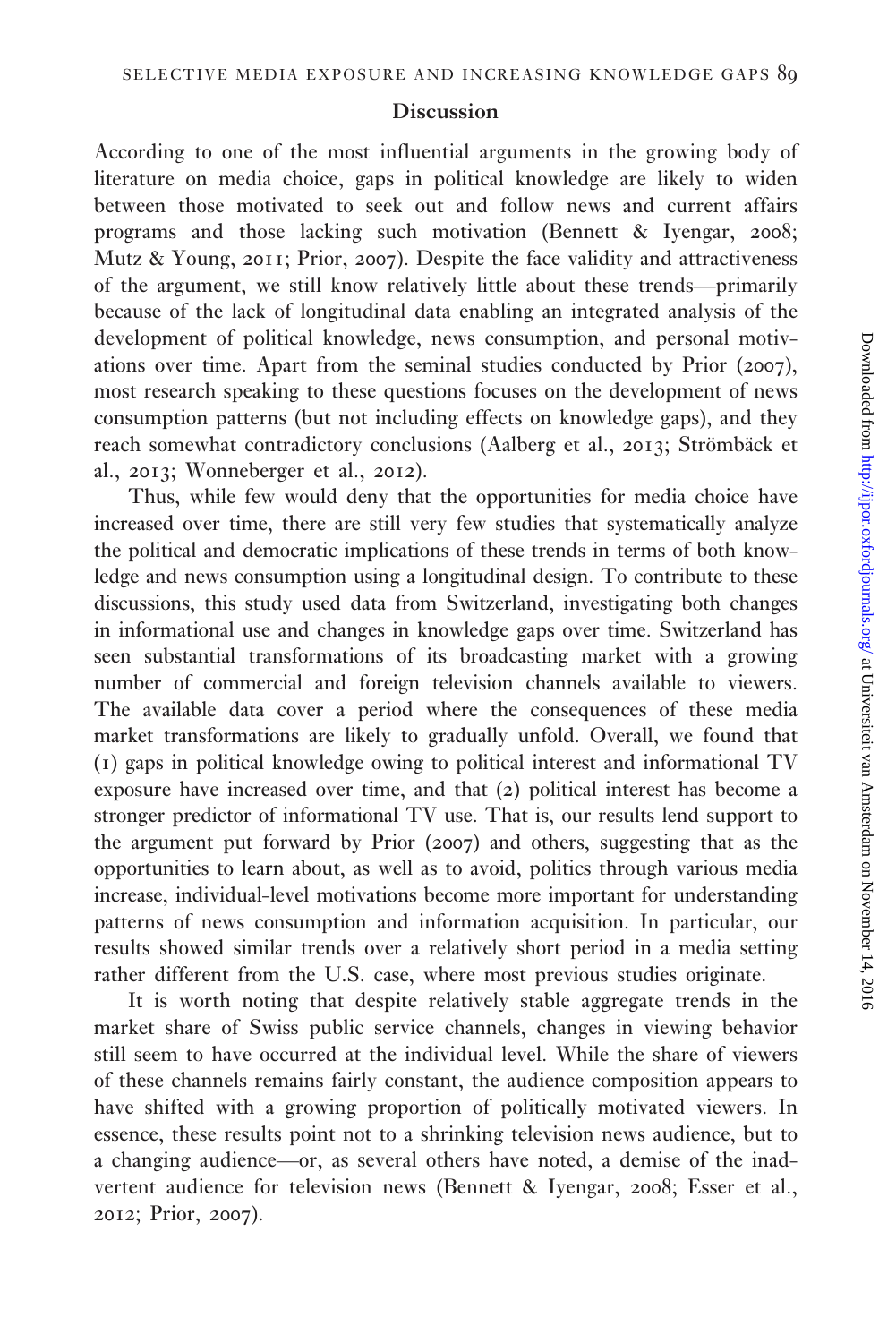One of the strengths of the present study is our measure of knowledge. By analyzing citizens' awareness of the contents of current referendums, we are able to capture a certain type of knowledge that is democratically important, context-specific but also functionally comparable across time. Compared with historical or political system knowledge usually acquired throughout the life course, this type of surveillance information is particularly likely to reach citizens via the mass media [\(Delli Carpini & Keeter,](#page-20-0) 1996; [Jerit et al.,](#page-21-0) [2006](#page-21-0)). Therefore, even though we cannot establish causality at the individual level based on the data used here, the focus on surveillance knowledge increases our confidence that the positive impact of media use at least partly reflects a learning effect. From a normative perspective, political knowledge as well as its measurements—has been widely discussed in the literature, and different models of democracy certainly put stronger or weaker value on knowledge as a distinct citizen quality [\(Althaus,](#page-20-0) 2006; [Delli Carpini &](#page-20-0) [Keeter,](#page-20-0) 1996; [Held,](#page-21-0) 2006; [Lupia,](#page-22-0) 2006; [Milner,](#page-22-0) 2002). While some see political knowledge as valuable in itself or as a critical component of informed and meaningful electoral behavior (for a discussion see [Delli Carpini & Keeter,](#page-20-0) [1996](#page-20-0); [Milner,](#page-22-0) 2002), others have seriously questioned the value of using awareness of textbook knowledge as an indicator of civic and voter competence ([Althaus,](#page-20-0) 2006; [Graber,](#page-21-0) 2001; [Lupia,](#page-22-0) 2006). As noted, however, our measure of knowledge is somewhat different in focusing on awareness of the contents of current referendums, which arguably is a much more distinct and goaloriented form of knowledge, differentiating the referendum setting from presidential and parliamentary election contexts. It is certainly one thing to be aware of a current referendum and to know about its contents, but then disregard it as irrelevant from a personal or societal perspective. It is quite another thing to be totally unaware about the referendum. Thereby, our measure resembles more of a low-threshold form of knowledge tied to the notion of a ''monitorial citizen'' ([Jerit et al.,](#page-21-0) 2006; [Schudson,](#page-22-0) 1998), who ''[r]ather than try to follow everything, [...] scans the environment for events that require responses'' [\(Zaller,](#page-23-0) 2003, p. 118).

The trends documented here could also be considered important given the time frame of our study, covering media environmental developments between 1993 and 1999. It would not be difficult to argue that the most radical transformations in terms of increasing media choice opportunities have occurred in the past decade, with the rapid proliferation of the Internet and related digital communications technologies allowing for extensive preference-driven media use. Despite the relatively limited time frame, our findings still capture growing gaps in news consumption and knowledge between citizens with different motivation levels.

One of the weaknesses of our study is obviously the available indicator of television use. Respondents were not asked about general media use, but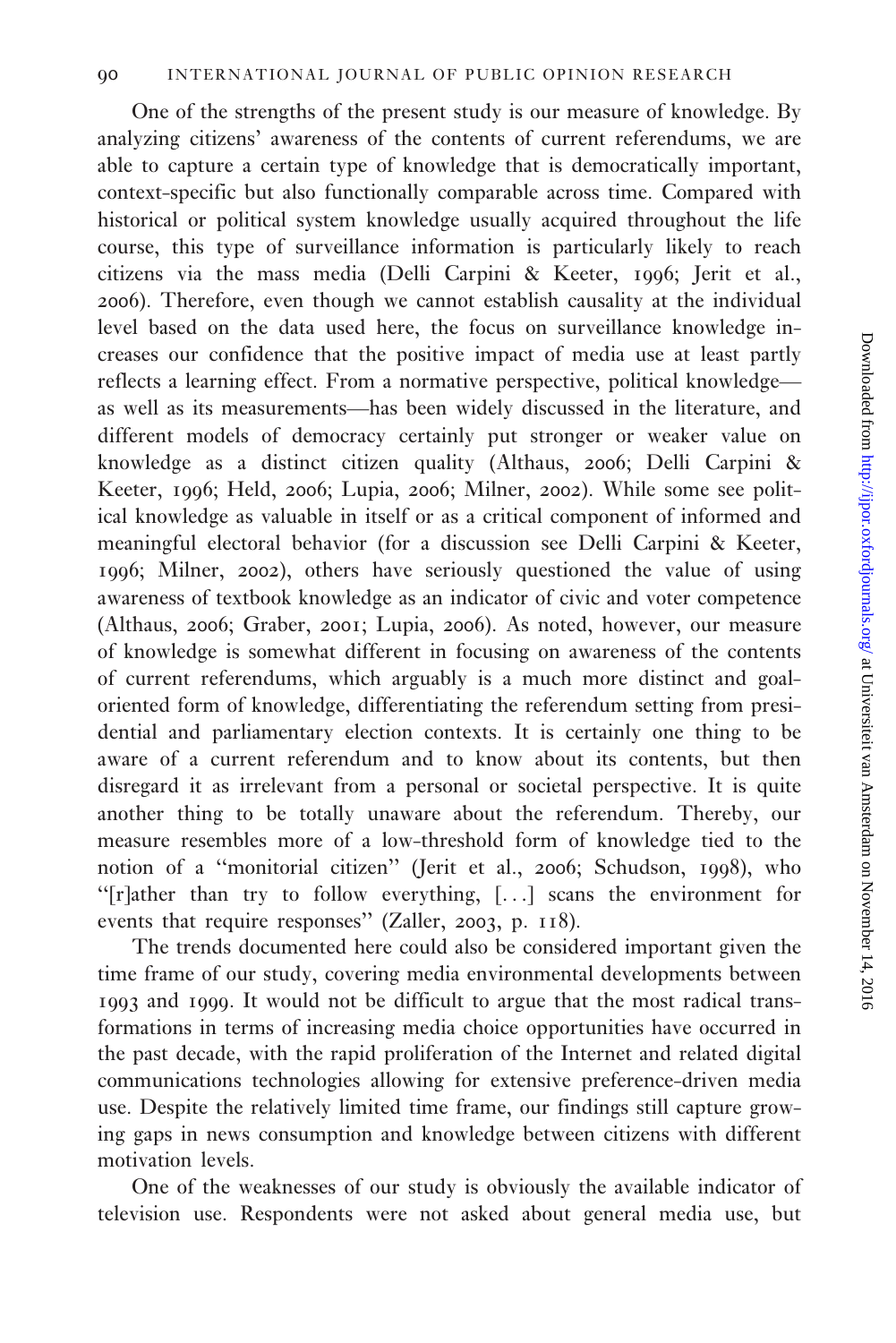<span id="page-19-0"></span>whether they specifically used television as a source for political information. Hence, we cannot demonstrate directly that those citizens not interested in politics increasingly turn away from public service broadcasting to commercial and foreign television. This trend we can only infer from our results showing that political interest becomes increasingly decisive for informational television use as well as political knowledge, while we know that aggregate television consumption was fairly stable in the same period [\(Bonfadelli,](#page-20-0) 1999, [2010](#page-20-0)).

While Switzerland is a special case in the sense that its political system is characterized by extensive direct democratic elements, we have no reason to assume that the patterns of our findings with respect to the relationship between political interest, television use, and political knowledge are unique to Switzerland. Most Western European countries have experienced an extensive commercialization and deregulation of their media markets and, therefore, changes in their media environment in the same period as Switzerland ([Esser et al.,](#page-21-0) 2012; [Hallin & Mancini,](#page-21-0) 2004). This trend toward commercialization implies that introducing new media outlets to the market broke monopolies enjoyed by public service broadcasters. As a consequence, citizens now have a much more diverse supply of media outlets to choose from, rendering it easier for them to avoid media content they are not interested in. With the socalled ''inadvertent'' audience for news and current affairs coverage shrinking, gaps in political knowledge have likely been increasing elsewhere too.

Understanding the extent and causes of gaps in political knowledge is crucial for our efforts in understanding how democracy works in practice. Our study has made a small, but important contribution to the debate by documenting that media use is important for the acquisition of political information, but that there are increasing gaps in informational television use between people with high and low politically interest. Hence, it is no surprise that we also find increasing knowledge gaps among these groups of people. These findings are important, as previous studies have shown that knowledge is an important part in explaining voting behavior, including Swiss referendums [\(Christin, Hug, & Sciarini,](#page-20-0) 2002).

### Acknowledgments

For their helpful comments to previous versions of this article, the authors are indebted to Kim Andersen, Patrick Emmenegger, Regula Hänggli, Tina Guldbrandt Jakobsen, and the three anonymous reviewers.

#### References

Aalberg, T., Blekesaune, A., & Elvestad, E. (2013). Media choice and informed democracy: Toward increasing news consumption gaps in Europe? The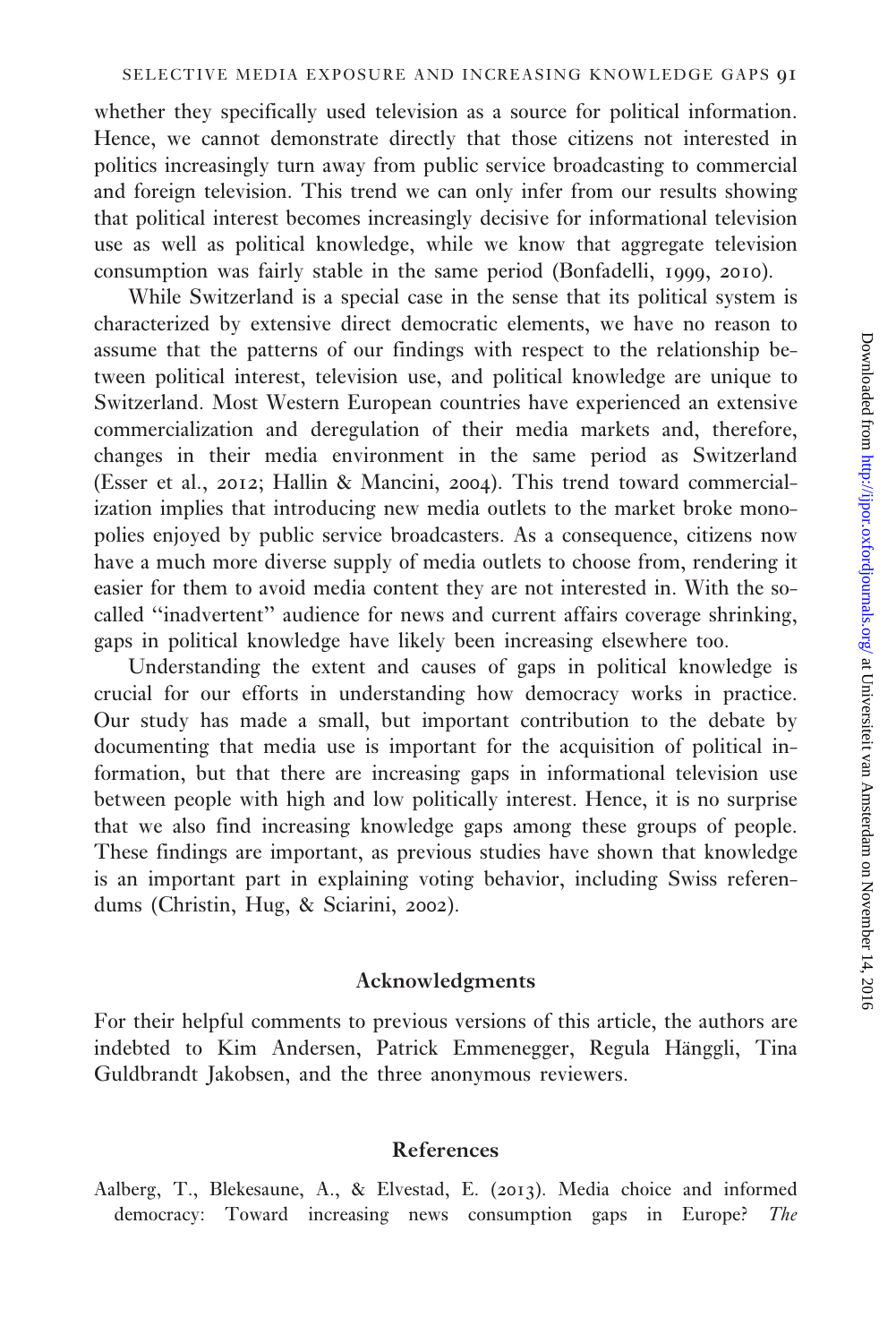<span id="page-20-0"></span>International Journal of Press/Politics, 18(3), 281–303. doi: 10.1177/ 1940161213485990.

- Althaus, S. L. (2006). False starts, dead ends, and new opportunities in public opinion research. Critical Review, 18(1-3), 75-104. doi: 10.1080/08913810608443651.
- Arceneaux, K., Johnson, M., & Cryderman, J. (2013). Communication, persuasion, and the conditioning value of selective exposure: Like minds may unite and divide but they mostly tune out. Political Communication, 30(2), 213–231. doi: 10.1080/ 10584609.2012.737424.
- Barabas, J., & Jerit, J. (2009). Estimating the causal effects of media coverage on policy-specific knowledge. American Journal of Political Science,  $53(1)$ ,  $73-89$ . doi: 10.1111/j.1540-5907.2008.00358.x. Retrieved from<www.jstor.org>.
- Bennett, W. L., & Iyengar, S. (2008). A new era of minimal effects? The changing foundations of political communication. Journal of Communication, 58(4), 707–731. doi: 10.1111/j.1460-2466.2008.00410.x.
- Blekesaune, A., Elvestad, E., & Aalberg, T. (2012). Tuning out the world of news and current affairs—an empirical study of Europe's disconnected citizens. *European* Sociological Review,  $28(1)$ ,  $110-126$ . doi:  $10.1093/esr/icq051$ .
- Bonfadelli, H. (1999). Was will das Publikum?  $ZOOM$   $K\mathfrak{S}M$ ,  $12/13$ ,  $18-23$ [German].
- Bonfadelli, H. (2003). UNIVOX Teil 1 H Trend-Bericht ''Kommunikation/Medien,'' 2002 Zürich: GfS-Forschungsinstitut & Institut für Publizistikwissenschaft und Medienforschung der Universität Zürich. [German].
- Bonfadelli, H. (2010).  $UNIVOX Bericht$  "Kommunikation  $\mathfrak{S}$  Medien", 2009. Zürich: GfS-Forschungsinstitut & Institut für Publizistikwissenschaft und Medienforschung der Universität Zürich. [German].
- Brambor, T., Clark, W. R., & Golder, M. (2006). Understanding interaction models: Improving empirical analyses. *Political Analysis*,  $14(1)$ , 63–82. doi: 10.1093/pan/ mpi014.
- Christin, T., Hug, S., & Sciarini, P. (2002). Interests and information in referendum voting: An analysis of Swiss voters. European Journal of Political Research,  $4I(6)$ , 759–776. doi: 10.1111/1475-6765.t01-1-00030.
- Curran, J., Iyengar, S., Lund, A. B., & Salovaara-Moring, I. (2009). Media system, public knowledge and democracy: A comparative study. European Journal of Communication, 24(1), 5-26. doi: 10.1177/0267323108098943.
- Delli Carpini, M. X., & Keeter, S. (1996). What Americans know about politics and why it matters. New Haven: Yale University Press.
- Delli Carpini, M. X., Keeter, S., & Kennamer, J. (1994). Effects of the news media environment on citizen knowledge of state politics and government. Departmental Papers (ASC) Retrieved from at<http://repository.upenn.edu>.
- Diddi, A., & LaRose, R. (2006). Getting hooked on news: Uses and gratifications and the formation of news habits among college students in an Internet environment. Journal of Broadcasting & Electronic Media, 50(2), 193–210. doi: 10.1207/ s15506878jobem5002\_2.
- Dilliplane, S., Goldman, S. K., & Mutz, D. C. (2012). Televised exposure to politics: New measures for a fragmented media environment. American Journal of Political Science, 57(1), 236-248. doi: 10.1111/j.1540-5907.2012.00600.x.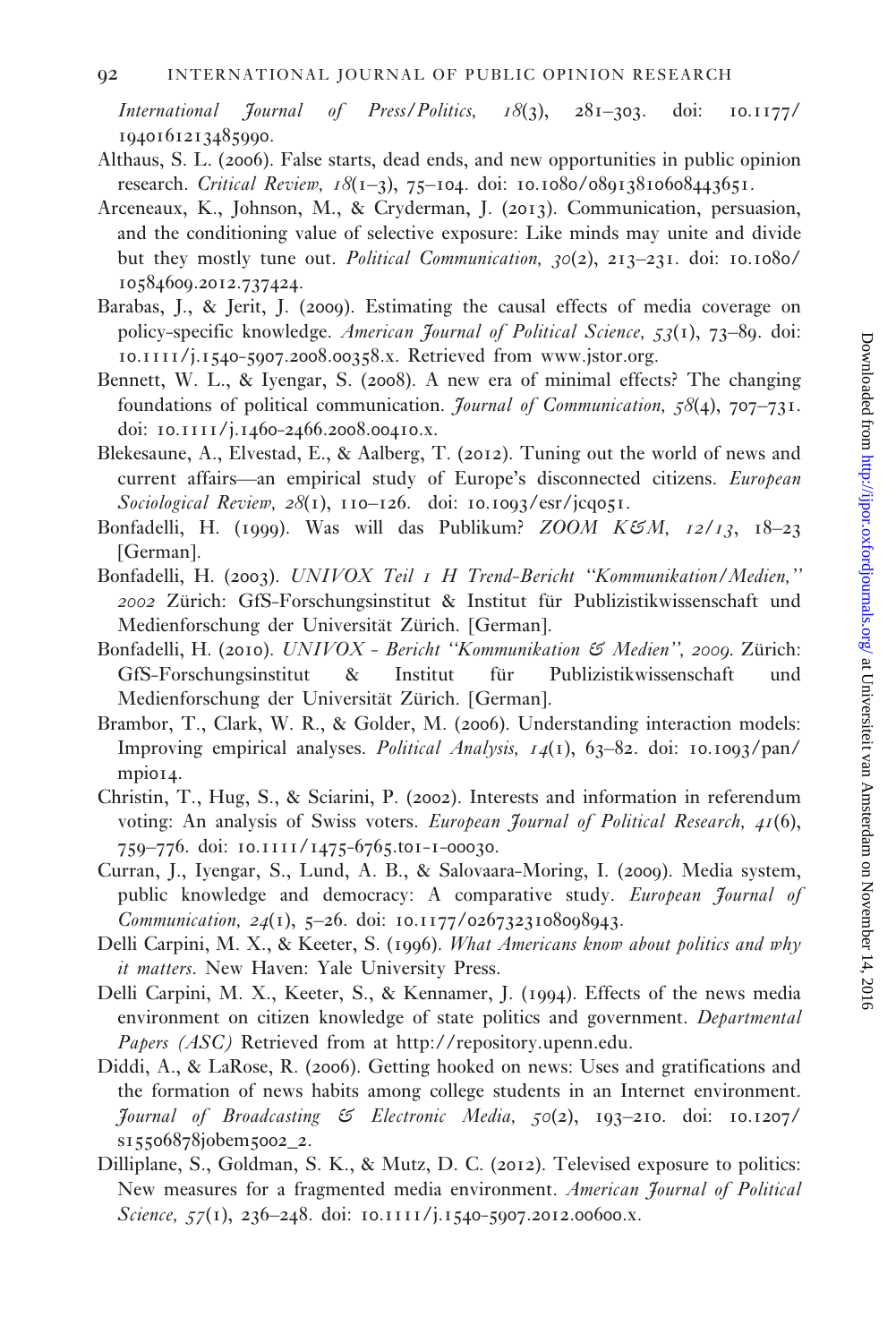- <span id="page-21-0"></span>Elenbaas, M., Boomgaarden, H. G., Schuck, A. R. T., & de Vreese, C. H. (2013). The impact of media coverage and motivation on performance-relevant information. Political Communication,  $30(1)$ ,  $1-16$ . doi:  $10.1080/10584609.2012.737411$ .
- Elenbaas, M., de Vreese, C., Schuck, A., & Boomgaarden, H. (2014). Reconciling passive and motivated learning: The saturation-conditional impact of media coverage and motivation on political information. Communication Research, 41, 481-504. doi: 10.1177/0003650212467032.
- Esser, F., de Vreese, C. H., Strömbäck, J., van Aelst, P., Aalberg, T., Stanyer, J., ... & Reinemann, C. (2012). Political information opportunities in Europe: A longitudinal and comparative study of thirteen TV systems. The International Journal of Press/Politics, 17(3), 247–274. doi: 10.1177/ 1940161212442956.
- Eveland, W. P. (2001). The cognitive mediation model of learning from the news: Evidence from nonelection, off-year election, and presidential election contexts. Communication Research,  $28(5)$ ,  $571-601$ . doi:  $10.1177/000365001028005001$ .
- Graber, D. A. (2001). Processing politics: learning from TV in the Internet age. Chicago: University of Chicago Press.
- Hallin, D. C., & Mancini, P. (2004). Comparing media systems: Three models of media and politics. Cambridge: Cambridge University Press.
- Held, D. (2006). Models of democracy. Cambridge: Polity Press.
- Iyengar, S., Curran, J., Lund, A. B., Salovaara-Moring, I., Hahn, K. S., & Coen, S. (2010). Cross-national versus individual-level differences in political information: A media systems perspective. Journal of Elections, Public Opinion  $\mathfrak{S}$  Parties, 20(3), 291–309. doi: 10.1080/17457289.2010.490707.
- Jerit, J., Barabas, J., & Bolsen, T. (2006). Citizens, knowledge, and the information environment. American Journal of Political Science, 50(2), 266-282. Retrieved from <www.jstor.org>.
- Kim, S. J., & Webster, J. G. (2012). The impact of a multichannel environment on TV news viewing: A longitudinal study of news audience polarization in South Korea. International Journal of Communication, 6, 836–856. Retrieved from [http://i](http://ijoc.org)[joc.org](http://ijoc.org).
- King, G., Tomz, M., & Wittenberg, J. (2000). Making the most of statistical analyses: Improving interpretation and presentation. American Journal of Political Science,  $44(2)$ ,  $347-36$ I. Retrieved from<www.jstor.org>.
- Kriesi, H. (2007). The participation in Swiss direct-democratic votes. In C. H. De Vreese (Ed.), The Dynamics of Referendum Campaigns—An International Perspective (pp. 117–141). Houndmills: Palgrave Macmillan.
- Krugman, H. E., & Hartley, E. L. (1970). Passive learning from TV. Public Opinion *Quarterly*,  $34(2)$ ,  $184-190$ . doi:  $10.1086/267788$ .
- Ksiazek, T. B., Malthouse, E. C., & Webster, J. G. (2010). News-seekers and avoiders: Exploring patterns of total news consumption across media and the relationship to civic participation. *Journal of Broadcasting and Electronic Media*,  $54(4)$ ,  $551$ . doi: 10.1080/08838151.2010.519808.
- LaCour, M. J., & Vavreck, L. (2014). Improving media measurement: Evidence from the field. *Political Communication*,  $31(3)$ ,  $408-420$ . doi: 10.1080/ 10584609.2014.921258.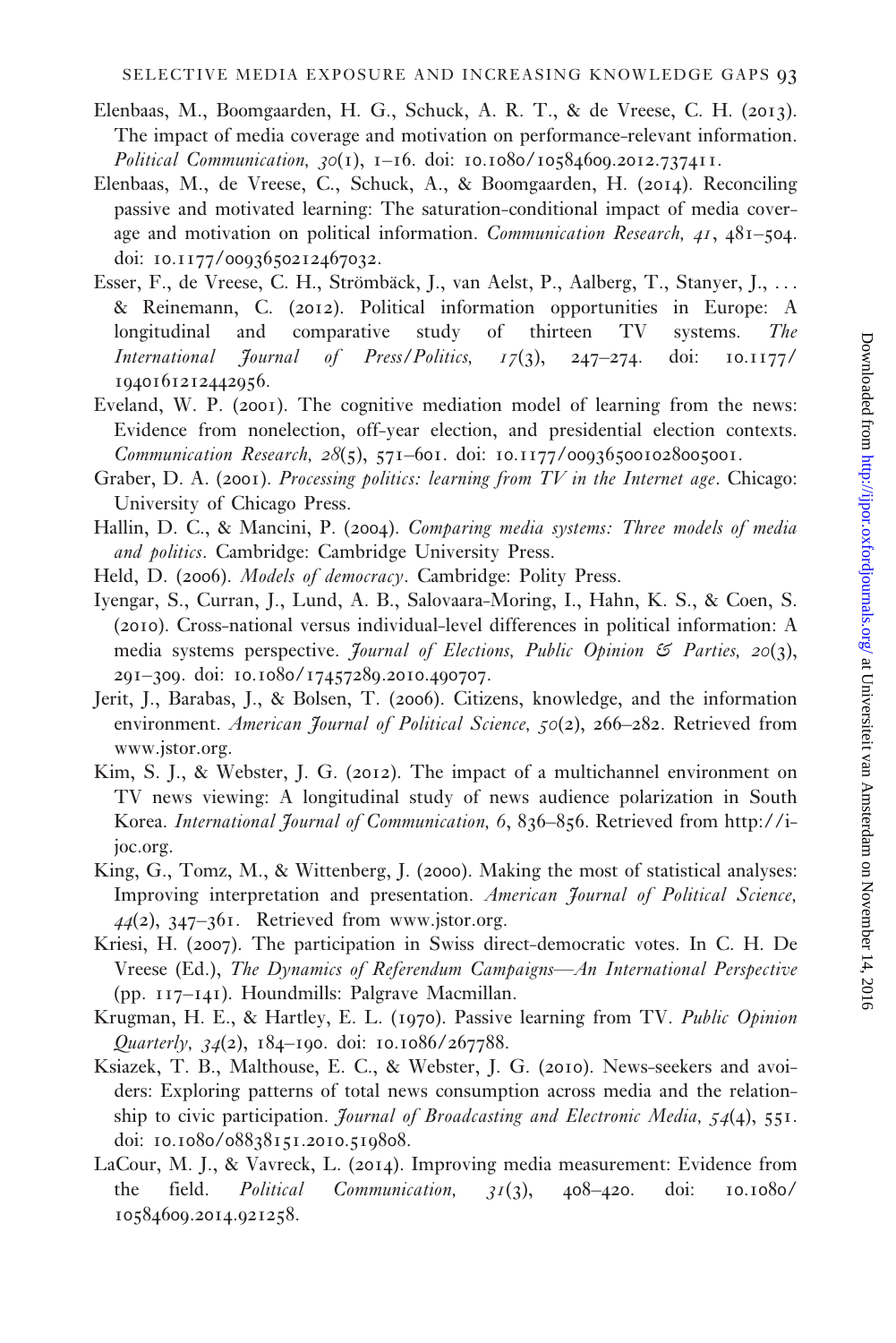- <span id="page-22-0"></span>LaRose, R. (2010). The problem of media habits. Communication Theory, 20(2), 194–222. doi: 10.1111/j.1468-2885.2010.01360.x.
- Longchamp, C., Klöti, U., Hardmeier, S., Linder, W., Kriesi, H., Wisler, D., ... & Bieri, U. (n.d.). VOX 15 ff. [informatisierte Datensätze]. Production: gfs.bern -Forschung für Politik, Kommunikation und Gesellschaft; Universität Zürich, Institut für Politikwissenschaft - IPZ, Abt. Innenpolitik/Vergleichende Politik; Universität Bern, Institut für Politikwissenschaft; Université de Genève, Département de science politique. Dissemination: FORS, Schweizer Stiftung für die Forschung in den Sozialwissenschaften, Lausanne.
- Lupia, A. (2006). How elitism undermines the study of voter competence. Critical Review,  $18(1-3)$ ,  $217-232$ . doi:  $10.1080/08913810608443658$ .
- Luskin, R. C. (1990). Explaining political sophistication. Political Behavior, 12(4), 331–361. doi: 10.1007/BF00992793.
- Milner, H. (2002). Civic literacy: How informed citizens make democracy work. Medford: Tufts University Press.
- Mutz, D. C., & Young, L. (2011). Communication and public opinion. *Public Opinion*  $Quarterly, 75(5), 1018-1044.$  doi: 10.1093/poq/nfr052.
- Nadeau, R., Nevitte, N., Gidengil, E., & Blais, A. (2008). Election campaigns as information campaigns: Who learns what and does it matter? Political Communication, 25(3), 229–248. doi: 10.1080/10584600802197269.
- Neuman, W. R., Just, M. R., & Crigler, A. N. (1992). Common knowledge: news and the construction of political meaning. Chicago: University of Chicago Press.
- Papathanassopoulos, S., Coen, S., Curran, J., Aalberg, T., Rowe, D., Jones, P., ... & Tiffen, R. (2013). Online threat, but TV is still dominant. Journalism Practice, 7(6), 690–704. doi: 10.1080/17512786.2012.761324.
- Petersen, M. (2009). Estimating standard errors in finance panel data sets: Comparing approaches. Review of Financial Studies, 22(1), 435-480. doi: 10.1093/rfs/hhn053.
- Prior, M. (2007). Post-broadcast democracy: How media choice increases inequality in political involvement and polarizes elections. New York: Cambridge University Press.
- Prior, M. (2009). The immensely inflated news audience: Assessing bias in selfreported news exposure. Public Opinion Quarterly,  $73(1)$ ,  $130-143$ . doi: 10.1093/ poq/nfp002.
- Rosenstein, A. W., & Grant, A. E. (1997). Reconceptualizing the role of habit: A new model of TV audience activity. Journal of Broadcasting  $\mathfrak{S}$  Electronic Media, 41(3), 324–344. doi: 10.1080/08838159709364411.
- Schoenbach, K., & Lauf, E. (2002). Content or design? Factors influencing the circulation of American and German newspapers. Communications,  $27(1)$ ,  $1-14$ . doi: 10.1515/comm.27.1.1.
- Schudson, M. (1998). The good citizen. A history of American civic life. New York: The Free Press.
- Shehata, A. (2013). Active or passive learning from TV? Political information opportunities and knowledge gaps during election campaigns. Journal of Elections, Public Opinion & Parties, 23(2), 200–222. doi: 10.1080/17457289.2013.771362.
- Strömbäck, J., Djerf-Pierre, M., & Shehata, A. (2012). The dynamics of political interest and news media consumption: A longitudinal perspective. International Journal of Public Opinion Research, 18, 281–303. doi: 10.1093/ijpor/eds018.